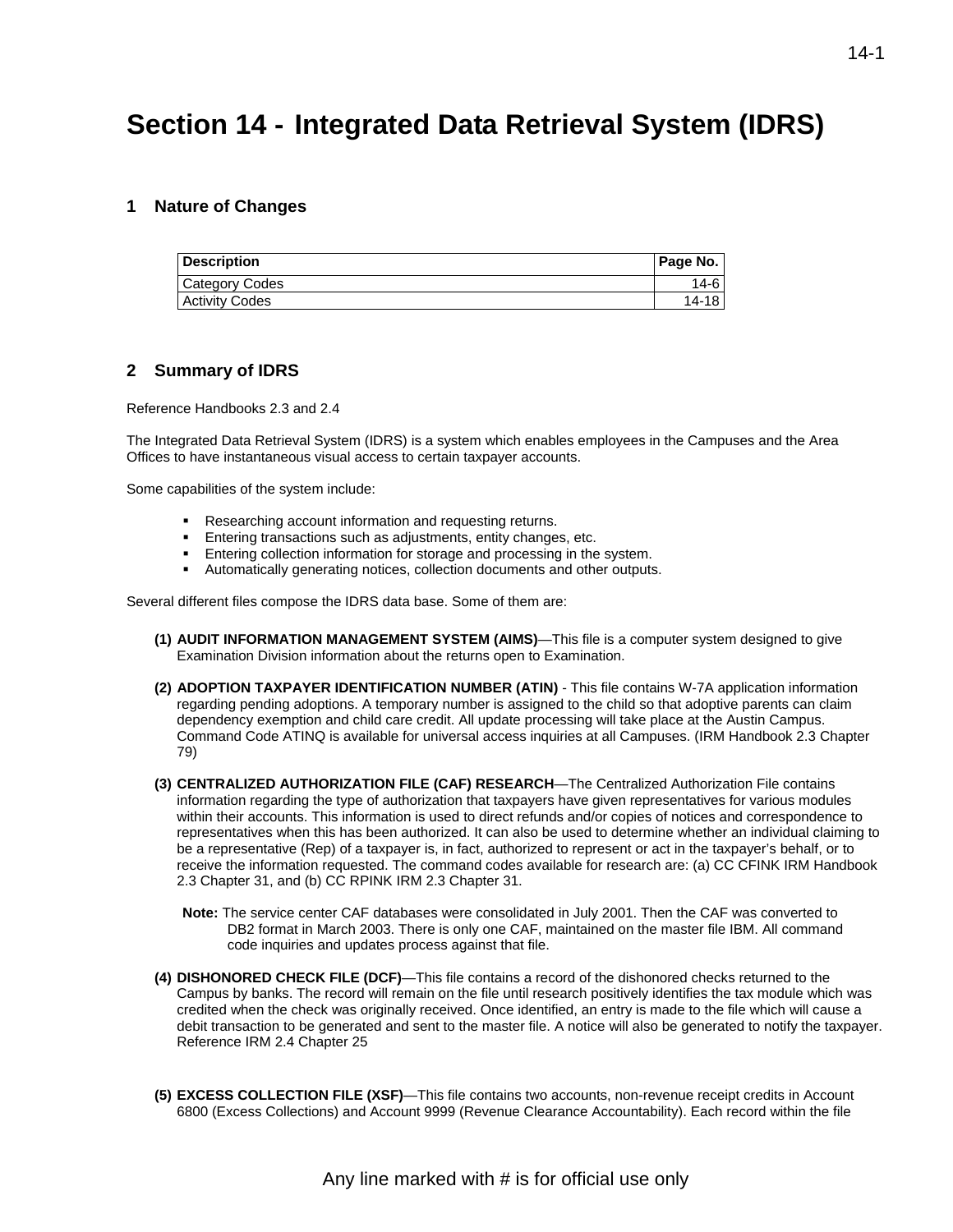contains the control number, amount, source of the credit, IRS received date, status code, other available payment and follow up information. This file may be accessed with CC XSINQ. (IRM 2.3.49).

- **(6) Name Search Facility (NSF)** The NSF provides a way for IRS employees to access a Taxpayer Identification Number (TIN) with the selected taxpayer's name and address, or vice-versa. NSF data is stored in a DB2 data base on the IBM, which is accessed by NSF command codes NAMES, NAMEE, NAMEI, NAMEB, FINDS, FINDE and TPIIP.
- **(7) IRS INDIVIDUAL TAXPAYER IDENTIFICATION NUMBER (ITIN)** This file contains W-7 application information. The ITIN is a permanent number assigned to those individuals who do not qualify for Social Security numbers (SSN) but require a number for tax purposes. All update processing will take place at the Austin Campus.
- **(8) NATIONAL ACCOUNT PROFILE (NAP)**—The National Account Profile is maintained at the Martinsburg Computing Center. The Campuses and Area Offices have direct access to the NAP using CC INOLE.
- **(9) PREPARER TAX IDENTIFICATION NUMBER (PTIN)** This file contains W-7P application information. The PTIN is a 9 character number assigned to tax return Preparers who choose to use the PTIN in lieu of their individual Social Security Number on those returns they prepare. All update processing will take place at the Brookhaven Campus. Command Code PTINQ is available for universal access inquires at all Post of Duties.
- **(10) REPORTING AGENTS FILE (RAF) RESEARCH**—The Reporting Agents File contains information regarding the type of authorization that taxpayers have given to their reporting agent for the employment tax/payment modules and/or the FTD payment modules in their account. This authorization allows the reporting agent to file the taxpayer's Form 940 or Form 941 on magnetic tape or make magnetic tape or electronically or make magnetic tape or electronic submission of federal tax deposits. The information from the authorization is used to direct copies of notices and correspondence to reporting agents if authorized. It can also be used to determine whether an individual claiming to be a reporting agent for a taxpayer is, in fact, authorized to receive the information requested.
- **(11) TAXPAYER INFORMATION FILE (TIF)**—The TIF provides tax account information for taxpayers selected for IDRS. The TIF is divided into three sub-groups as follows:
	- **ITIF—Individual Master File**
	- BTIF—Business Master File
	- ZTIF—Individual Retirement Account, Employer Pension Plan, and Non-Master File.
	- **Entity changes may be made using CCs ENREQ, INCHG, IRCHG, BNCHG, , BRCHG, EOREQ, and** EOCHG. - See IRM 2.3 Chapter 9 for the instructions.
- **(12) UNIDENTIFIED REMITTANCE FILE (URF)**—This file contains an information record of each remittance which is received but cannot be positively identified. This file aids in resolving payment tracers.

## **3 IDRS Security System**

## **A. Security Procedures**

## **General**

The IDRS Security System is designed to provide protection for both the taxpayer and the IDRS user employee. The taxpayer must be protected from unauthorized disclosure of information concerning his/her account and unauthorized changes to it. The IDRS user employee must be protected from other personnel using his/her identification to access or make changes to an account.

IRM 1.3, Disclosure of Official Information Handbook contains guidelines governing the release of data included on tax returns and other information contained in Service files.

## **Protection of Taxpayer Accounts**

Employees should exercise special precautions to identify the taxpayer or his/her authorized representative when answering inquiries about a refund, notice, adjustment or delinquent account.

When responding to telephone inquiries and walk-in taxpayers about a tax account, the employee handling the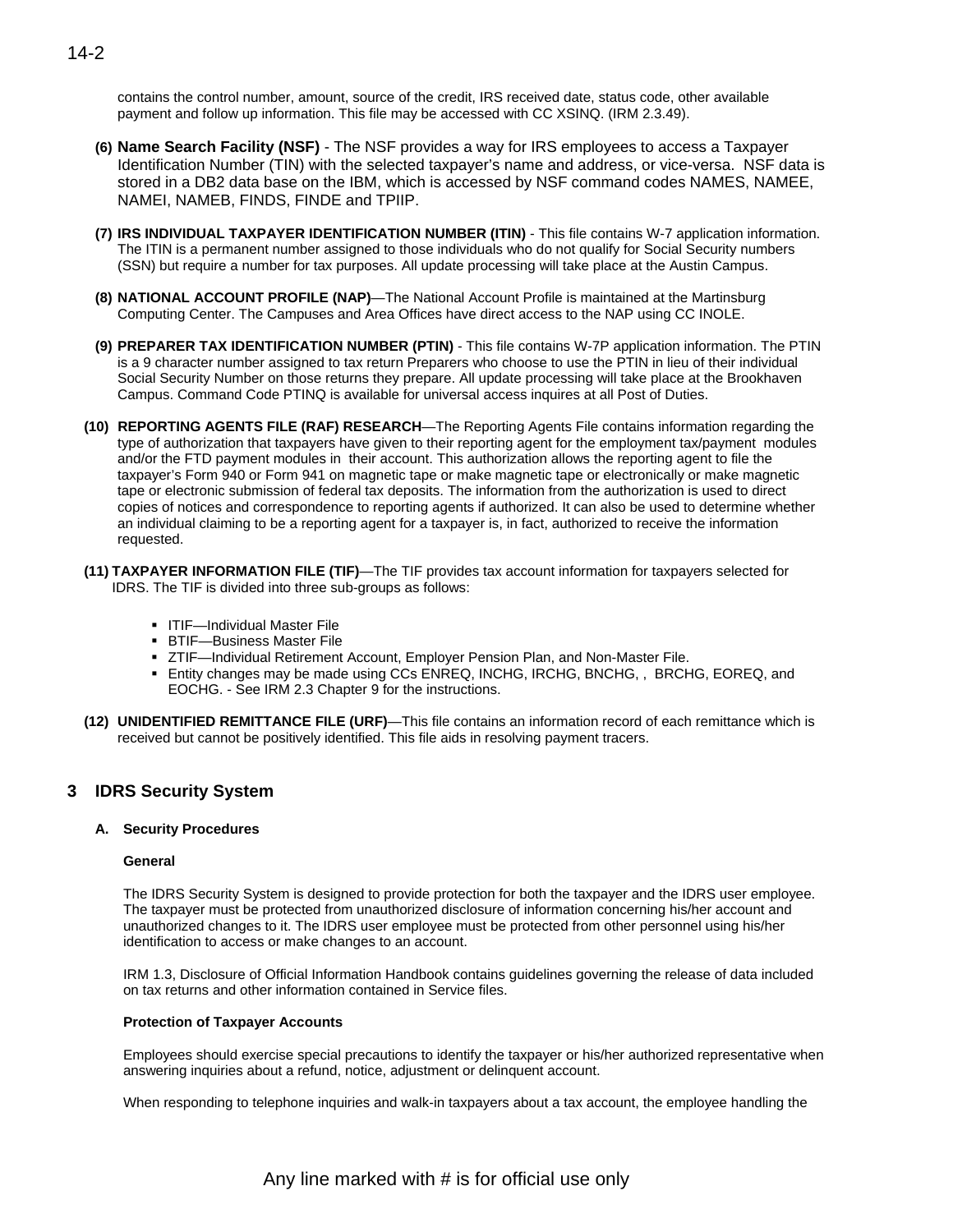- Taxpayer's name, address.
- Taxpayer Identification Number (SSN or EIN).
- Document Locator Number (DLN), date or amount on notice or other document received.
- Date and/or amount of refund, adjustment, payment or return.
- **Type of notice or other communication received.**

If a caller is unable to furnish enough information to establish that he/she actually is the taxpayer, the employee should request that the caller find out the information and call back. If the caller states he/she does not have the information and cannot obtain it, the employee should advise the caller to write.

Employees should not provide Taxpayer Identification Numbers over the telephone. Tele-Tin employees will follow their IRM guidelines.

Information concerning taxpayers will not be provided to third parties without written authorization from the taxpayer, even though the third party requesting the information has possession of a copy of the bill or notice in question.

Written authorization from the taxpayer is not restricted to a power of attorney or to any specific form. The authorization must bear the taxpayer's signature. If there is serious doubt whether the signature on the authorization is the taxpayer's, offer to mail the information to the taxpayer's address of record.

#### **Authorized Access**

 addition, IDRS users must not access the account of a friend or relative, or any account in which they have a IDRS users are authorized to access only those accounts required to accomplish their official duties. IRM 0735.1, Handbook for the Rules of Conduct, states that instances of employee's accessing their own (or spouse's) account or the account of another employee (or spouse) via IDRS will be treated as administrative offenses. In personal or financial interest.

#### **Passwords**

Each IDRS user employee will be furnished a password on a periodic basis.

 The employee is responsible for protecting his/her password. The password must not be revealed to anyone, regardless of his/her position in or outside the Internal Revenue Service.

Employees must never use another employee's password.

Any time a password is compromised, or even if an employee suspects that it has been, he/she will notify the System

Security Supervisor to obtain another password.

B. Security Violations

The following are examples of security violations:

- the input of incorrect CC SINON information.
- the input of a command code without an entry code or an invalid entry code.
- the input of a command that is not in the Employee Profile.

All security violations will be recorded in the security files by terminal and, if possible, by employee number.

#### **C. Security Reminders**

Employees should always clear the screen when the terminal operation is completed.

Employees should be sure to retrieve all prints. If someone leaves a print in the printer, it should be placed in

#

#

#

Any line marked with # is for official use only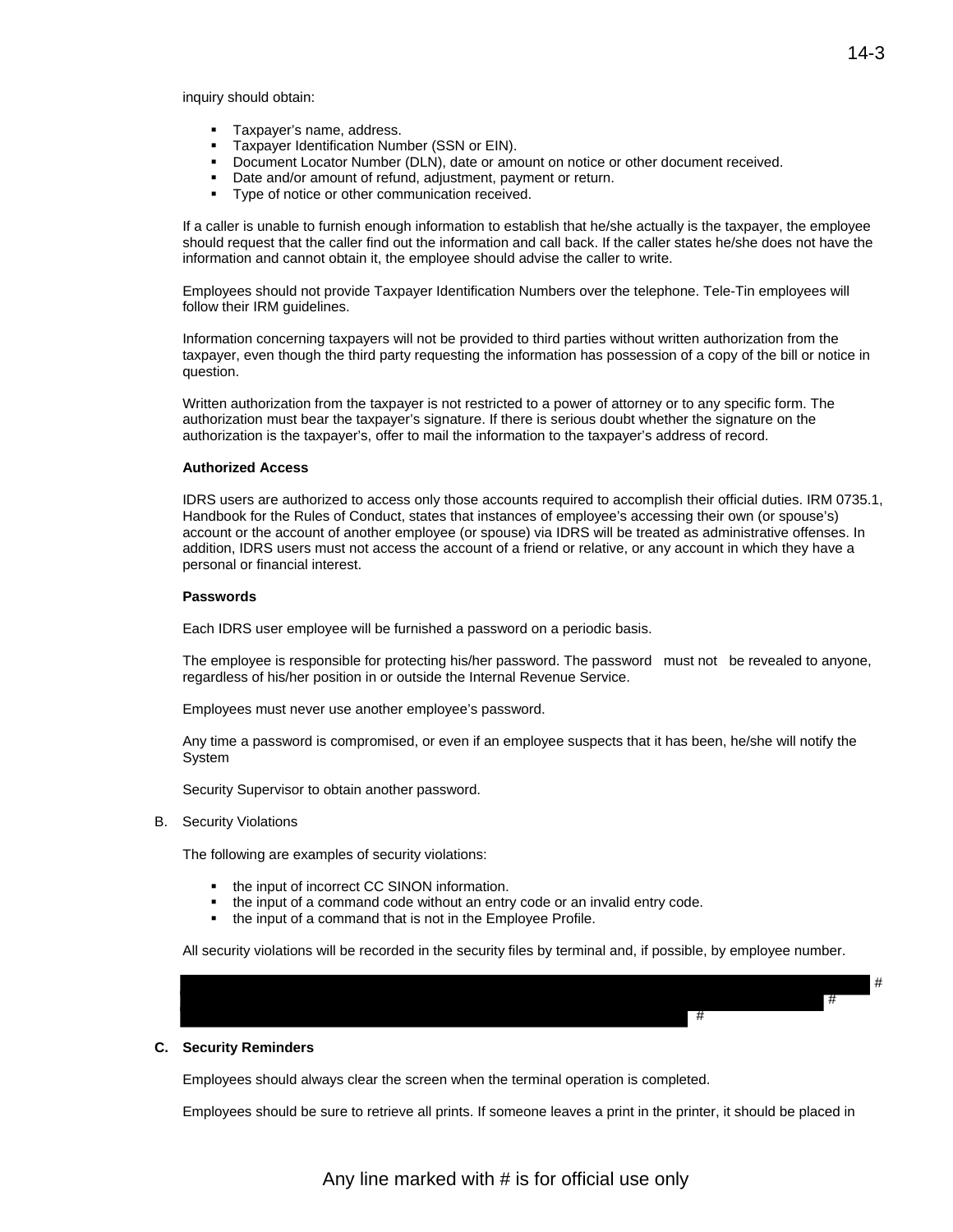classified waste if the originator cannot be determined.

IDRS terminals are programmed for real-time usage and are systematically deactivated at the end of each work day.

**Note:** The preceding rules must be followed carefully to protect the security and integrity of the IDRS.

The SFDIS Command Code with definer (values: P=Production, T=Training) is used to pull up the list of Command Codes in an employee's profile.

## **4 IDRS Message File**

IDRS Message file is available to all IDRS users via command code MESSG followed by the users entry code. This multipage file contains up to date information on a variety of topics for example; command code availability, command code changes, MFTRA print status, ACTRA display status and system Files availability. An index of MESSG topics will be displayed. All IDRS users should make a point of checking the MESSG File every morning.

## **5 Selection Criteria for IDRS**

Data is extracted for IDRS when the entity or tax module meets extraction criteria prescribed in IRM Handbook 2.9. Updated records are extracted for each module whenever Master File activity occurs in the account, such as merges, unpostables, notices, Tax Code postings (including adjustments and examinations), certain freezes, and status changes. The files are constantly updated from various sources until the record is removed from IDRS.

## **6 Retention Criteria for IDRS**

Retention on the TIF is governed by the principle that a module should be retained as long as any one specified criteria is met, such as dummy modules less than 3 cycles old, accounts in TDA status, accounts in TDI status, modules containing any open pending transactions, and modules with open control bases. If a module no longer meets any retention criteria it is dropped from the file and a generated transaction is sent to MCC to inform the Master File that the module is no longer on that Campuses IDRS file. Specific retention criteria is included in IRM Handbook 2.9.

## **7 Pending Transaction Identification Codes/IDRS Merge Related Transaction Codes**

## **A. Pending Transaction Identification Codes**

| Code      | <b>Definition</b>                                                                                                                             |
|-----------|-----------------------------------------------------------------------------------------------------------------------------------------------|
| AP.       | -A pending tax module transaction prior to PN status. This transaction will not have a complete DLN and<br>may be reviewed by Quality Review. |
| <b>CU</b> | -A corrected unpostable transaction                                                                                                           |
| $*DC$     | -A transaction deleted by ERS or Campus Reject Processing.                                                                                    |
| *DI       | -A delinquent or entity transaction which appears on IDRS, but does not post to the Master File.                                              |
| *DJ       | -A transaction deleted through normal weekly update.                                                                                          |
| *DN       | -A transaction deleted by IDRS daily TIF batch processing. This pending transaction status normally<br>occurs under the following conditions: |
|           | 1. A transaction on the TIF other than a Unn or Nu did not match an incoming IDRS daily update                                                |
|           | on money amount. The transaction on the TIF changes to DN and the input transaction is separately                                             |
|           | appended.                                                                                                                                     |
|           | 2. An entity transaction on the TIF other than a Unnn or Nu failed to match an incoming IDRS                                                  |
|           | daily update transaction on size (transaction length). The transaction on the TIF changes to DN and                                           |
|           | the incoming transaction is appended separately.                                                                                              |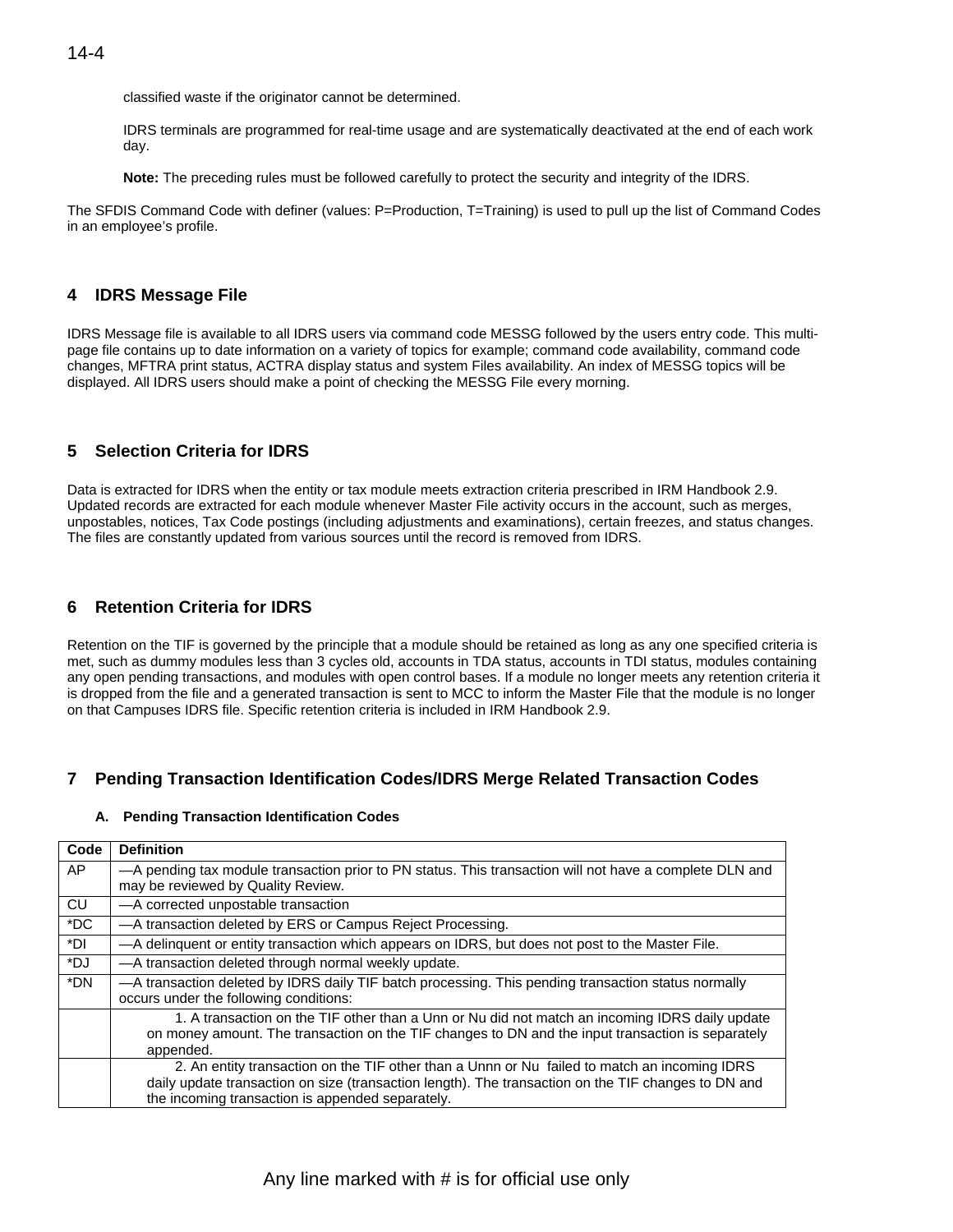| Code       | <b>Definition</b>                                                                                                                                                                                                                                                                                      |
|------------|--------------------------------------------------------------------------------------------------------------------------------------------------------------------------------------------------------------------------------------------------------------------------------------------------------|
| *DP        | -A transaction deleted by CC DELET, or has been a TP on TIF for 4 cycles or an age-pending routine                                                                                                                                                                                                     |
|            | change or a TP transaction failed to match daily update on money amount.                                                                                                                                                                                                                               |
| *DQ        | -A transaction deleted by Quality Review.                                                                                                                                                                                                                                                              |
| <b>DR</b>  | -Retained for research.                                                                                                                                                                                                                                                                                |
| *DU        | -A deleted unpostable transaction.                                                                                                                                                                                                                                                                     |
| *DW        | -A transaction deleted via optional age routine in the weekend IDRS computer batch processing (weekly<br>updates).                                                                                                                                                                                     |
| EP         | -A pending entity module transaction prior to PN status. This transaction will not have a complete DLN<br>and may be reviewed by Quality Review.                                                                                                                                                       |
| <b>ERS</b> | -A RS transaction appended to the entity is identified as ERS when it is displayed with a tax module.<br>Limited to TCs 903 and 904.                                                                                                                                                                   |
| <b>NU</b>  | -A nullified unpostable transaction.                                                                                                                                                                                                                                                                   |
| <b>PN</b>  | -A pending transaction that has passed all IDRS validity checks and has a complete DLN. All NMF<br>transactions posted after establishment of module remain as PN.                                                                                                                                     |
| <b>RJ</b>  | -A reject transaction. RJ transactions are appended to the entity. They are displayed on the tax module if<br>the MFT, Plan Number and Tax Period are for the displayed tax module.                                                                                                                    |
| Rnnn       | -A transaction has been delayed beyond the scheduled cycle. It is extracted from the resequencing file<br>at MCC. Includes all TC 904s and TC 903s (Refer to 8.14 for numeric code definitions).                                                                                                       |
| <b>TP</b>  | -A payment received in the Campus input to IDRS from the Remittance Processing System (RPS) with<br>the cycle of input. It will not be included on a master file transaction tape until passing all validity and<br>consistency checks and updated to "PN" status with the expected MCC posting cycle. |
| Unnn       | -An open unpostable transaction (nnn - the numeric unpostable code).                                                                                                                                                                                                                                   |
|            | *The pending transaction codes identified above with the asterisk will not be included in the IDRS balance.                                                                                                                                                                                            |

## **B. Merge Related Transaction Codes**

These differ slightly from those for the corresponding Master File transactions. The TC 003 and 026 are generated during IDRS processing, therefore they are not the actual MF transactions, but do reflect MF status.

| <b>TC</b> | <b>Description</b>            | <b>Definition</b>                                                                                                                                                                                                                                                                                                         |
|-----------|-------------------------------|---------------------------------------------------------------------------------------------------------------------------------------------------------------------------------------------------------------------------------------------------------------------------------------------------------------------------|
| 003       | <b>BMF Partial Merge</b>      | Appears on the old EIN and contains a cross reference number. It<br>indicates that a merge was attempted but was not able to become a<br>complete merge because of modules in both involved accounts which are<br>for the same MFT and tax period. The TC 003 will appear in "DI" pending<br>status in the entity module. |
| 004       | <b>BMF Partial Merge</b>      | Appears on the new EIN and contains a cross reference TIN. The TC 004<br>will appear in "DI" pending status in the entity.                                                                                                                                                                                                |
| 006       | A Merge/Merge                 | Fail. A TC 006 without a cross reference TIN indicates an unsuccessful<br>merge. A TC 006 (preceded by a TC 005) with a cross-reference TIN<br>indicates a successful merge from the cross-reference TIN.                                                                                                                 |
| 008       | <b>IMF/BMF Complete Merge</b> | Appears on the new TIN to reflect a successful merge and contains a<br>cross reference TIN. The TC 008 will appear in "DI" pending status in the<br>entity.                                                                                                                                                               |
| 026       | <b>IMF/BMF Complete Merge</b> | Appears on the old TIN to reflect a successful merge and contains a<br>cross reference to the new TIN. It will appear in the entity module only in<br>"DI" pending status.                                                                                                                                                |

## **C. Transaction Information Codes**

| BMF: |      |                                                                                      | IMF: |      |                                                                  |
|------|------|--------------------------------------------------------------------------------------|------|------|------------------------------------------------------------------|
|      | Code | <b>Condition</b>                                                                     |      | Code | <b>Condition</b>                                                 |
|      | A    | FTD (Federal Tax Deposit) Credit<br>computer transferred from a prior<br>module      |      | G    | Amended (G Code) Return                                          |
|      | С    | Consolidated FTD (TC 650) will<br>consist of the number of payments<br>consolidated. |      | ⌒    | Indicates DLN (location) or<br>Administrative file or refile DLN |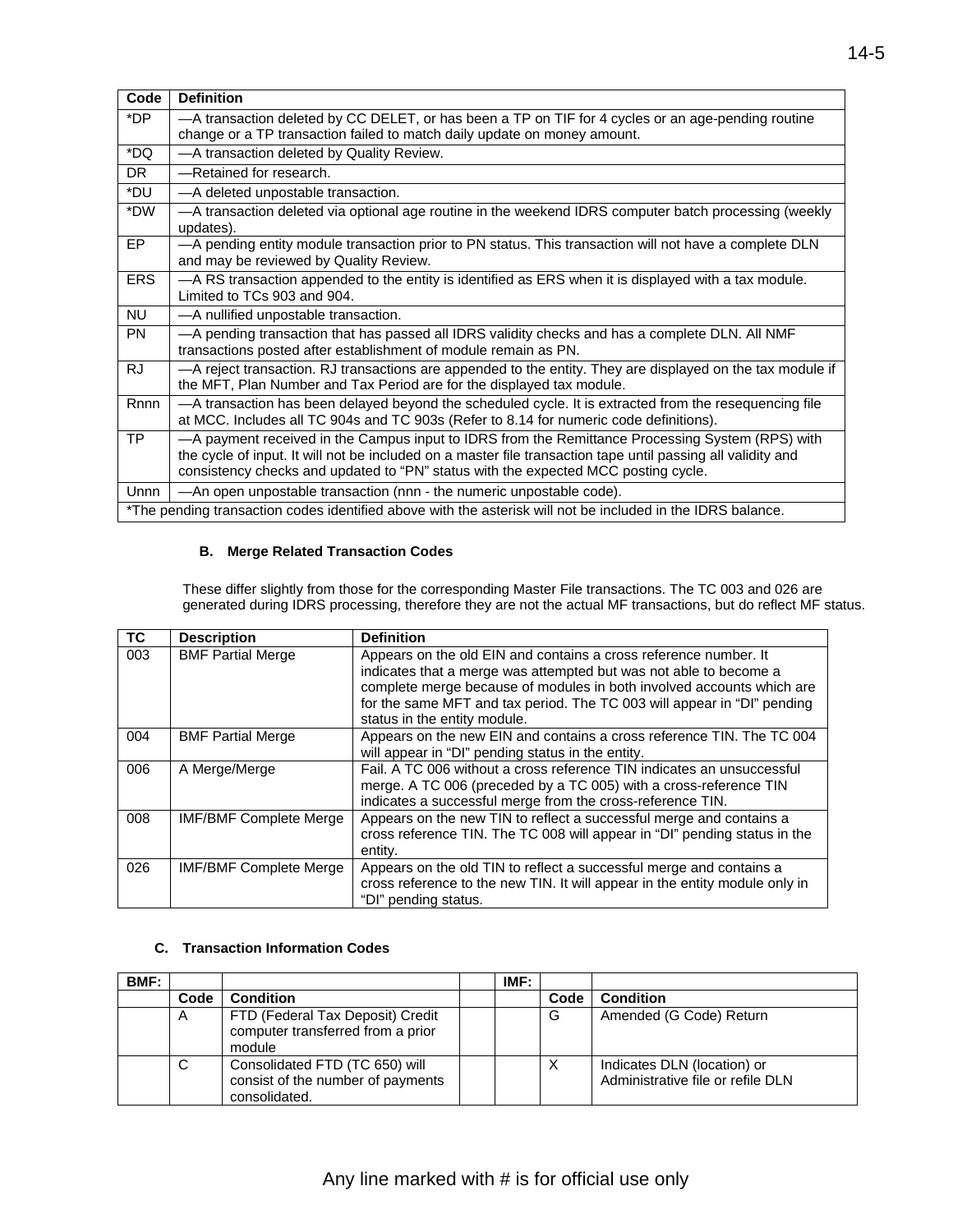| BMF: |                |                                    | IMF: |      |                     |
|------|----------------|------------------------------------|------|------|---------------------|
|      | Code           | <b>Condition</b>                   |      | Code | <b>Condition</b>    |
|      | F              | <b>Final Return</b>                |      | D    | #                   |
|      |                |                                    |      |      | 7#                  |
|      | G              | Amended Return                     |      | м    | #                   |
|      |                |                                    |      |      | #                   |
|      |                |                                    |      | F    | <b>Final Return</b> |
|      | L              | Rejected Forms 7004/2758           |      |      |                     |
|      | P              | FTD (TC 650) credit computer       |      |      |                     |
|      |                | transferred to a subsequent module |      |      |                     |
|      | X              | Return refiled under DLN indicated |      |      |                     |
|      | Τ              | Treasury - U.S. DLN (Doc Code      |      |      |                     |
|      |                | 97)                                |      |      |                     |
|      | W              | Form 7004, changed Entity Fiscal   |      |      |                     |
|      |                | Month                              |      |      |                     |
|      | 2              | Form 7004, 990C filed              |      |      |                     |
|      | $\overline{4}$ | Form 7004, 990T Resident Corp.     |      |      |                     |
|      | 5              | Form 7004, 990T Non-resident       |      |      |                     |
|      |                | Corp.                              |      |      |                     |
|      | 6              | Form 7004, 1120F, Non-resident     |      |      |                     |
|      |                | Corp.                              |      |      |                     |
|      | 7              | 1120F Resident Corp.               |      |      |                     |
|      | 8              | Form 1066 Filer                    |      |      |                     |

## **8 Case History Status Codes**

The following status codes are used when controlling a case. These status codes should not be confused with Master File Status codes or with freeze codes.

| Assigned—Actively being worked                    |   | Suspense-Short term delay  |
|---------------------------------------------------|---|----------------------------|
| -Non-workable case being monitored<br>Background- | M | Other-<br>-Long term delay |
| Closed                                            |   | Used to Close IRP Cases    |

## **9 Category Codes**

purposes of understanding the meaning of some of the column headings in the table below, the definitions are as follows:<br>"Age" refers to the number of days given before a case defaults; "Recap Category" refers to the area The category codes are a 4 digit code to denote the type or source of an adjustment or correspondence case. For case. A current list of the category codes and their definitions is given below:

| Category<br>Codes | <b>Definition</b>                                                                               | Age | Recap | Recap<br>Category |  |
|-------------------|-------------------------------------------------------------------------------------------------|-----|-------|-------------------|--|
| $-X$ nn           | Expired or Potentially Expired Assessment Statute Case.<br>Further descriptions are as follows: | 099 |       | <b>STATUTE</b>    |  |
| $-X01$            | Debit Balance - No Return                                                                       | 099 |       | <b>STATUTE</b>    |  |
| $-X02$            | Erroneous Credit Freeze                                                                         | 099 |       | <b>STATUTE</b>    |  |
| $-X03$            | Amended Return - No Original                                                                    | 099 |       | <b>STATUTE</b>    |  |
| $-X04$            | <b>Duplicate Return</b>                                                                         | 099 |       | <b>STATUTE</b>    |  |
| $-X05$            | Audit hold code                                                                                 | 099 |       | <b>STATUTE</b>    |  |
| $-X06$            | Claim Pending                                                                                   | 099 |       | <b>STATUTE</b>    |  |
| $-X07$            | ADP Credit to NMF Liability                                                                     | 099 |       | <b>STATUTE</b>    |  |
| $-X08$            | Manual Refund                                                                                   | 099 |       | <b>STATUTE</b>    |  |
| $-X09$            | <b>Additional Liability Pending</b>                                                             | 099 |       | <b>STATUTE</b>    |  |
| $-X10$            | Refund - Repayment, Canceled or Deleted                                                         | 099 |       | <b>STATUTE</b>    |  |
| $-X11$            | <b>Advance Payment</b>                                                                          | 099 |       | <b>STATUTE</b>    |  |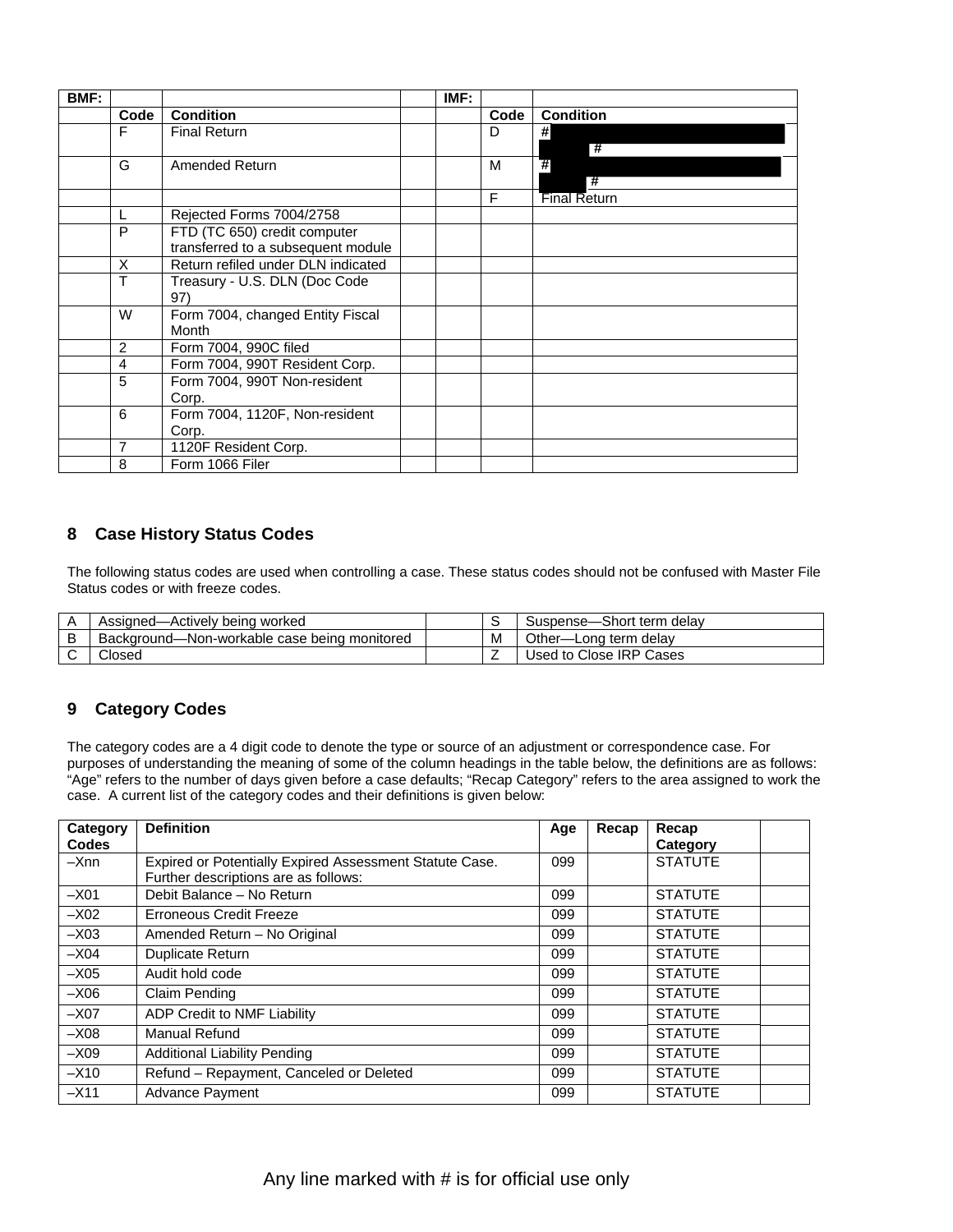| Category<br><b>Codes</b> | <b>Definition</b>                                                   | Age              | Recap           | Recap<br>Category |    |
|--------------------------|---------------------------------------------------------------------|------------------|-----------------|-------------------|----|
| $-\times 12$             | Credit Balance - No Return                                          | 099              |                 | <b>STATUTE</b>    |    |
| $-X13$                   | <b>Expired Installment</b>                                          | 099              |                 | <b>STATUTE</b>    |    |
| $-X14$                   | <b>Barred Refund (STEX)</b>                                         | 099              |                 | <b>STATUTE</b>    |    |
| $-X15$                   | <b>Erroneous Refund</b>                                             | 099              |                 | <b>STATUTE</b>    |    |
| $-X16$                   | <b>Excess ES Credits</b>                                            | 099              |                 | <b>STATUTE</b>    |    |
| $-X17$                   | Reserved                                                            | 099              |                 | <b>STATUTE</b>    |    |
| $-X18$                   | TC59X w/Credit Balance - No Return                                  | 099              |                 | <b>STATUTE</b>    |    |
| $-X19$                   | Offer in Compromise                                                 | 099              |                 | <b>STATUTE</b>    |    |
| $-X20$                   | Subsequent Payment                                                  | 099              |                 | <b>STATUTE</b>    |    |
| $-X21$                   | <b>Account Reactivation</b>                                         | 099              |                 | <b>STATUTE</b>    |    |
| $-X22$                   | Original - No Amended Return                                        | 099              |                 | <b>STATUTE</b>    |    |
| $-X23$                   | CSED TC470 (Claim Pending)                                          | 099              |                 | <b>STATUTE</b>    |    |
| $-X24$                   | <b>Math Error Protest</b>                                           | 099              |                 | <b>STATUTE</b>    |    |
| $-X25$                   | <b>Additional Liability Pending</b>                                 | 099              |                 | <b>STATUTE</b>    |    |
| $-X26$                   | <b>Reserved for Future Use</b>                                      | 099              |                 | <b>STATUTE</b>    |    |
| $-X27$                   | <b>Reserved for Future Use</b>                                      | 099              |                 | <b>STATUTE</b>    |    |
| $-X28$                   | Unreversed TC 480                                                   | 099              |                 | <b>STATUTE</b>    |    |
| $-XSF$                   | Statute Cases - Credit Systemically Transferred to XSF              | 099              |                 | <b>STATUTE</b>    |    |
| 100P                     | 100-Percent Penalty Two Year Refund Hold                            | 060              |                 | <b>INTERGEN</b>   |    |
| 1081                     | Reclamation credit received from FMS                                | 030              |                 | <b>REFINQ</b>     |    |
| 1184                     | Paper TFS 1184 sent to RFC                                          | 090              |                 | <b>REFINQ</b>     |    |
| 1664                     | <b>Undelivered Refund Check-NMF</b>                                 | 045              |                 | <b>UNDELRERF</b>  |    |
| 170E                     | CP 170-Duplicate Filing - Filing Condition & prompt                 | 075              | 11              | <b>INTERGEN</b>   |    |
|                          | Assessment                                                          |                  |                 |                   |    |
| 170X                     | CP 170-Duplicate Filing - Filing Condition & prompt                 | 075              | $\overline{11}$ | <b>INTERGEN</b>   |    |
| 185E                     | Assessment<br>CP185 TC690 Penalty Payment, Module in Credit Balance | 075              | 11              | <b>INTERGEN</b>   |    |
| 185X                     | CP185 TC690 Penalty Payment, Module in Credit balance               | $\overline{075}$ | 11              | <b>INTERGEN</b>   |    |
| 186E                     | CP188 Transcript                                                    | 075              | 11              | <b>INTERGEN</b>   |    |
| 186X                     | <b>CP188 Transcript</b>                                             | 075              | 11              | <b>INTERGEN</b>   |    |
| 190E                     | Amended Return Posted No Original on Record, within 4               | 045              | 05              | <b>NTERGEN</b>    |    |
|                          | cycles                                                              |                  |                 |                   |    |
| 190X                     | Amended Return Posted No Original on Record, within 4               | 045              | 05              | <b>NTERGEN</b>    |    |
|                          | cycles                                                              |                  |                 |                   |    |
| 191E                     | CP 191 Extension                                                    | 075              | 11              | <b>INTERGEN</b>   |    |
| 1911                     | CP 191 Installment                                                  | 075              | 11              | <b>INTERGEN</b>   |    |
| 195E                     | Other Adjustments (no category)                                     | 075              | 11              | <b>INTERGEN</b>   |    |
| 195X                     | Other Adjustments (no category)                                     | 075              | 11              | <b>INTERGEN</b>   |    |
| 250E                     | Other Adjustments (no category)                                     | 075              | 11              | <b>INTERGEN</b>   |    |
| 270X                     | Other Adjustments (no category)                                     | 075              | 11              | <b>INTERGEN</b>   |    |
| 2287                     | <b>Dishonored Check Case</b>                                        | 045              |                 | <b>ADJSTMTS</b>   |    |
| 3858                     | TFS 1133 and check photocopy sent to taxpayer                       | 045              |                 | <b>REFINQ</b>     |    |
| 3859                     | TFS 3859 Received from FMS Adjudication Division                    | 014              |                 | <b>REFINQ</b>     |    |
| 3864                     | TFS 3864 Follow up sent to FMS                                      | 030              |                 | <b>REFINQ</b>     |    |
| 3870                     | Identify Form 3870 worked in CAWR and FUTA programs                 | 045              | 24              | <b>TPI</b>        |    |
| 3911                     | Lost/Stolen Refunds                                                 | 030              |                 | <b>REFINQ</b>     |    |
| 3913                     | Refund Check Returned-TC841 to Post                                 | 045              |                 | <b>RETDREF</b>    |    |
| 4115                     |                                                                     | 045              | 36              |                   | ## |
| 4116                     |                                                                     | 045              | 36              |                   | ## |
| 840-                     | <b>IDRS Generated Refund (CC RFUND)</b>                             | 045              |                 | <b>CORRESP</b>    |    |
| 841P                     | TC 841 Posted and P Freeze Set                                      | 014              |                 | <b>RETDREF</b>    |    |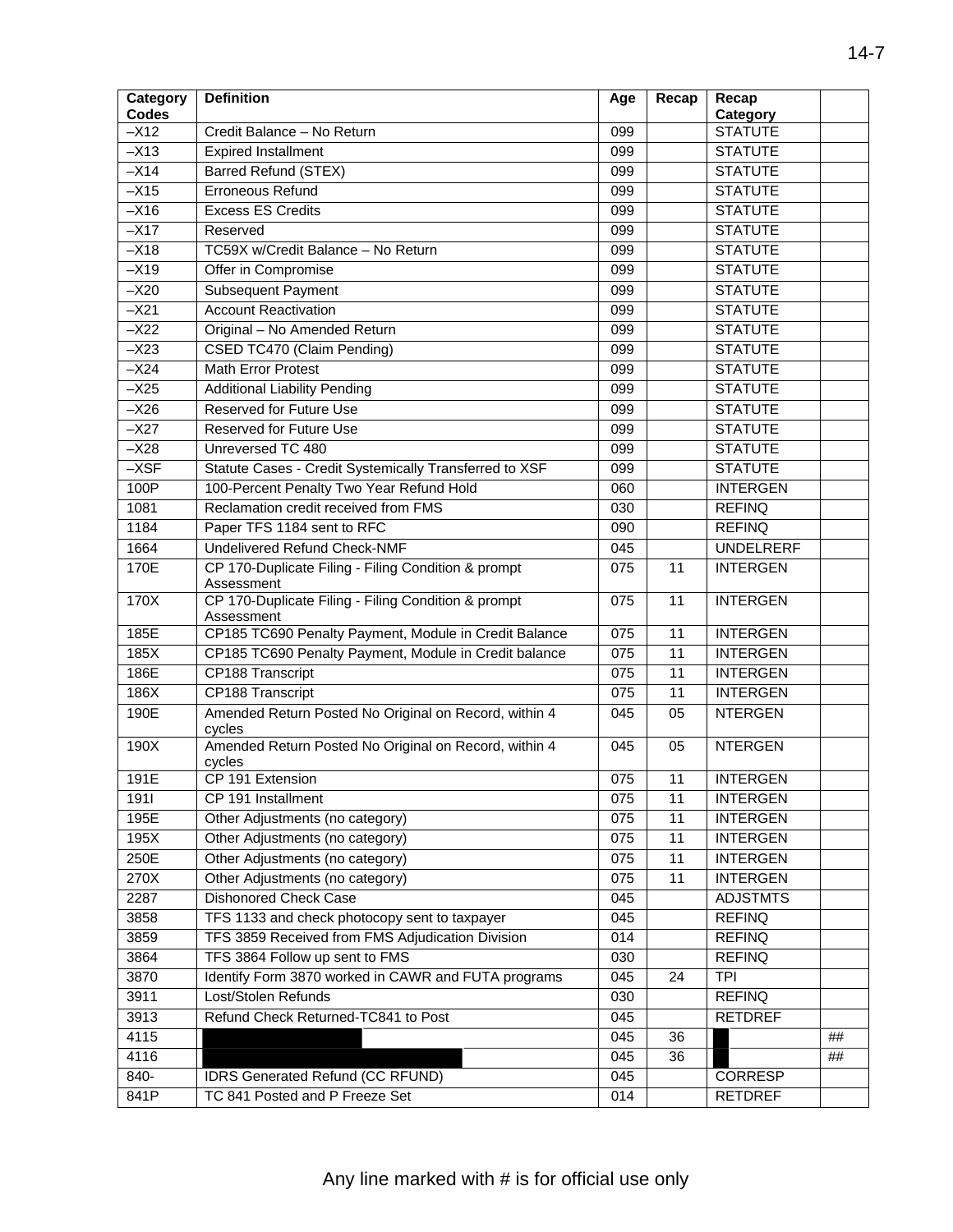| Category    | <b>Definition</b>                                                      | Age | Recap | Recap           |   |
|-------------|------------------------------------------------------------------------|-----|-------|-----------------|---|
| Codes       |                                                                        |     |       | Category        |   |
| 90CL        |                                                                        | 090 | 28    | <b>EXAMS</b>    | # |
|             |                                                                        |     |       |                 |   |
| 941C        | Any Form 941C received at Ogden or Cincinnati worked in                | 045 | 29    | <b>AMADJUST</b> |   |
|             | <b>Accounts Management</b>                                             |     |       |                 |   |
| 941X        | Any 941X received at Ogden or Cincinnati worked in Accts               | 045 | 02    | <b>AMADJUST</b> |   |
|             | Management                                                             |     |       |                 |   |
| 943X        | Any 943X received at Ogden or Cincinnati worked in Accts<br>Management | 045 | 02    | <b>AMADJUST</b> |   |
| 944X        | Any 944X received at Ogden or Cincinnati worked in Accts               | 045 | 02    | <b>AMADJUST</b> |   |
|             | Management                                                             |     |       |                 |   |
| 945X        | Any 945X received at Ogden or Cincinnati worked in Accts               | 045 | 02    | <b>AMADJUST</b> |   |
|             | Management                                                             |     |       |                 |   |
| <b>ACEO</b> | Adjustment Customer Experienced Improvement (all other)                | 045 | 5     | <b>CLAIM</b>    |   |
| <b>ACEX</b> | Adjustment Customer Experienced Improvement (all other)                | 045 | 5     | <b>CLAIM</b>    |   |
| <b>ACKN</b> | Claim or Photocopy Request Processed by RCF to CP&R                    | 030 |       | <b>REFINQ</b>   |   |
| <b>ACTC</b> | CC CHKCL input for ACTC                                                | 090 | 29    | <b>AMADJUST</b> |   |
| <b>AKPF</b> | Alaska Permanent Fund Dividend Levy Program                            | 120 | 06    | COLL            |   |
| $AM-X$      | <b>Expired or Potentially Expired Assessment Statute</b>               | 099 |       | <b>STATUTE</b>  |   |
| AMnn        | Accounts Maintenance Research, Further Descriptions are as             | 120 |       | <b>AMRESRCH</b> |   |
| <b>AM01</b> | follows:<br>Debit Balance - No return                                  | 120 |       | <b>AMRESRCH</b> |   |
| AM02        |                                                                        |     |       |                 |   |
|             | <b>Erroneous Credit Freeze</b>                                         | 120 |       | <b>AMRESRCH</b> |   |
| AM03        | Amended Return - No Original                                           | 120 |       | <b>AMRESRCH</b> |   |
| AM04        | Duplicate return                                                       | 120 |       | <b>AMRESRCH</b> |   |
| AM05        | <b>Audit Hold Codes</b>                                                | 120 |       | <b>AMRESRCH</b> |   |
| <b>AM06</b> | <b>Claim Pending</b>                                                   | 120 |       | <b>AMRESRCH</b> |   |
| <b>AM07</b> | <b>AADP Credit to NMF Liability</b>                                    | 120 |       | <b>AMRESRCH</b> |   |
| <b>AM08</b> | <b>Manual Refund</b>                                                   | 120 |       | <b>AMRESRCH</b> |   |
| AM09        | <b>Additionally Liability Pending</b>                                  | 120 |       | <b>AMRESRCH</b> |   |
| AM10        | Refund - Repayments, Cancelled or Delayed                              | 120 |       | <b>AMRESRCH</b> |   |
| AM11        | <b>Advanced Payment</b>                                                | 120 |       | AMRESRCH        |   |
| <b>AM12</b> | Credit Balance - No return                                             | 120 |       | AMRESRCH        |   |
| AM13        | <b>Expired Installment</b>                                             | 045 |       | <b>AMRESRCH</b> |   |
| AM14        | <b>Barred Refund (STEX)</b>                                            | 099 |       | <b>AMRESRCH</b> |   |
| AM15        | Erroneous Refund                                                       | 045 |       | <b>AMRESRCH</b> |   |
| AM16        | Excess ES Credits (IMF) or FTD Credit module (BMF)                     | 120 |       | AMRESRCH        |   |
| AM17        | <b>TDI Refund Freeze</b>                                               | 010 |       | COLL            |   |
| AM18        | TC59X w/Credit Balance - No Return                                     | 099 |       | AMRESRCH        |   |
| AM19        | Offer in Compromise                                                    | 099 |       | AMRESRCH        |   |
| AM20        | <b>Subsequent Payment</b>                                              | 120 |       | AMRESRCH        |   |
| AM21        | <b>Account Reactivation</b>                                            | 120 |       | AMRESRCH        |   |
| AM22        | Original -No amended return                                            | 120 |       | AMRESRCH        |   |
| AM23        | CSED TC 470 (Claim Pending)                                            | 045 |       | AMRESRCH        |   |
| <b>AM24</b> | Math error protest                                                     | 075 |       | AMRESRCH        |   |
| AM25        | Additional Liability Pending (URP)                                     | 045 |       | AMRESRCH        |   |
| AM26        | TC 59X w/Credit Balance - No return                                    | 120 |       | AMRESRCH        |   |
| AM27        | URP - Zero Debit Balance                                               | 045 |       | AMRESRCH        |   |
| AM28        | Unreversed TC 480                                                      | 045 |       | AMRESRCH        |   |
| AMCZ        | Accounts Maintenance Combat Zone                                       | 180 |       | AMRESRCH        |   |
| <b>AMRH</b> | Accounts Maintenance Research                                          | 120 |       | AMRESRCH        |   |
| APPZ        | Appeals Case                                                           | 005 | 33    | <b>APPEALS</b>  |   |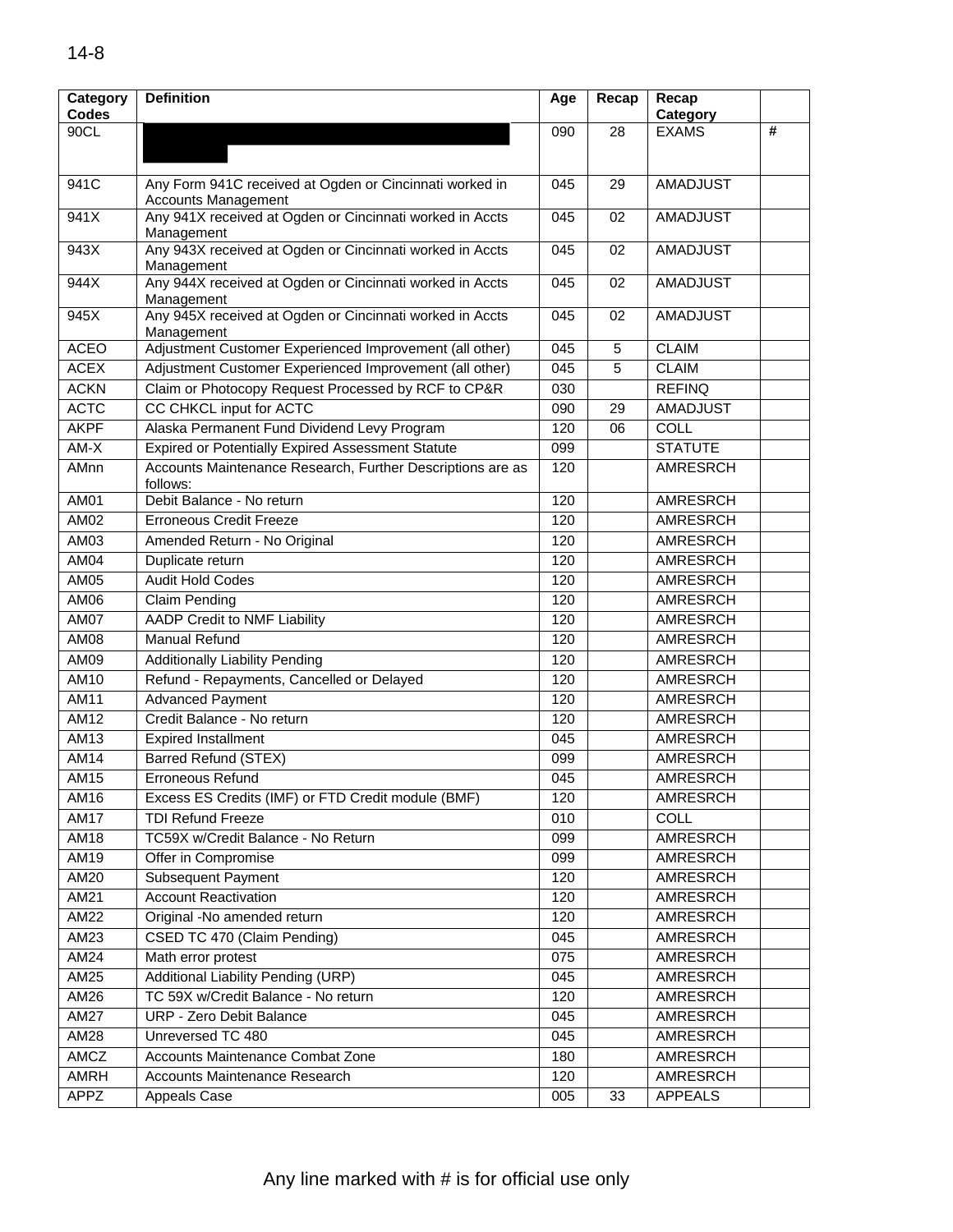| Category<br><b>Codes</b> | <b>Definition</b>                                                                                                                                                          | Age              | Recap | Recap<br>Category |   |
|--------------------------|----------------------------------------------------------------------------------------------------------------------------------------------------------------------------|------------------|-------|-------------------|---|
| <b>ARDI</b>              | Accounts Receivable Dollar Inventory                                                                                                                                       | 045              |       | COLL              |   |
| <b>ASFR</b>              | Automated Substitute for Return                                                                                                                                            | 045              | 02    | <b>COLL</b>       |   |
| <b>ASIA</b>              | Assessed Installment Agreement                                                                                                                                             | 030              |       | COLL              |   |
| <b>ASTA</b>              | Alternative Strategy for Tax Administration                                                                                                                                | 120              |       | <b>COLL</b>       |   |
| <b>ATAO</b>              | 911 Hardship (effective July 1990)                                                                                                                                         | 020              |       | <b>DEFAULTS</b>   |   |
| <b>ATFR</b>              | <b>Automated Trust Fund Recovery</b>                                                                                                                                       | 045              |       | COLL              |   |
| <b>ATLA</b>              | <b>Additional Tax Liability Assessment</b>                                                                                                                                 | 075              |       | <b>INTERGEN</b>   |   |
| <b>AUDE</b>              | Duplicate Filing Audit (CPs 93, 293)                                                                                                                                       | 045              | 05    | <b>CLAIM</b>      |   |
| <b>AUDT</b>              | <b>Special Audit</b>                                                                                                                                                       | 045              |       | <b>ADJSTMTS</b>   |   |
| <b>AUDX</b>              | Duplicate Filing Audit (CPs 93, 293)                                                                                                                                       | 045              | 05    | <b>CLAIM</b>      |   |
| B249                     | 249C Installment Bill                                                                                                                                                      | 045              | 08    | <b>DEFAULTS</b>   |   |
| <b>BA14</b>              | Barred Refund (STEX)                                                                                                                                                       | 099              | 23    | <b>STATUTE</b>    |   |
| <b>BARD</b>              | <b>Barred Assessment</b>                                                                                                                                                   | 099              |       | <b>STATUTE</b>    |   |
| <b>BDUP</b>              | BMF Duplicate Files For (non-employment tax forms) All BMF<br>Form 706, 709 and 94X series returns identified as amended,<br>revised or corrected that by-pass processing. | 045              |       | <b>CLAIM</b>      |   |
| <b>BEIC</b>              | Non-Select BCSC EITC                                                                                                                                                       | 045              | 24    | <b>TPI</b>        |   |
| <b>BMFO</b>              | BMF Other Correspondence (non-employment tax forms)                                                                                                                        | 045              |       | $\overline{TPI}$  |   |
| BNF-                     | <b>BMF- Nonfiler related inventory</b>                                                                                                                                     | 045              | 10    | <b>INRETURN</b>   |   |
| <b>BNFC</b>              | BMF- Nonfiler Correspondence relate inventory                                                                                                                              | 045              | 10    | <b>INRETURN</b>   |   |
| <b>BNFR</b>              | <b>BMF-Nonfiler Reconsideration Related inventory</b>                                                                                                                      | 045              | 10    | <b>INRETURN</b>   |   |
| <b>BRRQ</b>              | BMF Other (non-employment tax forms) non-TPI issues                                                                                                                        | 075              |       | <b>INTERGEN</b>   |   |
| BUR-                     | BUR related inventory on MFT 30 accounts                                                                                                                                   | 045              | 10    | <b>INRETURN</b>   |   |
| <b>BUR0</b>              | CP2030 based inventory                                                                                                                                                     | 045              | 10    | <b>INRETURN</b>   |   |
| BUR <sub>1</sub>         | CP2531 related inventory                                                                                                                                                   | 045              | 10    | <b>INRETURN</b>   |   |
| <b>BURC</b>              | BUR closing actions including assessments                                                                                                                                  | 045              | 10    | <b>INRETURN</b>   |   |
| <b>BURR</b>              | BUR reconsideration related inventory                                                                                                                                      | 045              | 10    | <b>INRETURN</b>   |   |
| <b>BURS</b>              | <b>BUR Statutory Notice related inventory</b>                                                                                                                              | 045              | 10    | <b>INRETURN</b>   |   |
| BWH-                     | Backup Withholding                                                                                                                                                         | 045              |       | COLL              |   |
| $\overline{C174}$        | Unexplained exempt remuneration listed on Form 940                                                                                                                         | 075              |       | <b>INTERGEN</b>   |   |
| C175                     | Unexplained adjustment on Forms 941,945,942,943                                                                                                                            | 075              |       | <b>INTERGEN</b>   |   |
| C186                     | CP 186 Transcript                                                                                                                                                          | 075              |       | <b>INTERGEN</b>   |   |
| C190                     | Amended Return Posted No Original on Record Within Four                                                                                                                    | 045              |       | <b>CLAIM</b>      |   |
|                          | Cycles                                                                                                                                                                     |                  |       |                   |   |
| C194                     | CP 194 (Potential FTD Penalty)                                                                                                                                             | 045              |       | <b>CORRESP</b>    |   |
| C234                     | CP 234 Potential ES Penalty Transcript Notice-BMF                                                                                                                          | 075              |       | <b>INTERGEN</b>   |   |
| C294                     | Possible 15% FTD Penalty                                                                                                                                                   | 045              |       | CORRESP           |   |
| C36F                     | Domestic 36F                                                                                                                                                               | 075              | 05    | <b>CLAIM</b>      |   |
| C36P                     | Domestic CP36                                                                                                                                                              | 045              | 01    | <b>ACCOUNTS</b>   |   |
| C874                     | Unexplained exempt remuneration listed on Form 940PR                                                                                                                       | $\overline{075}$ |       | <b>INTERGEN</b>   |   |
| C875                     | Unexplained adjustment on Forms 941PR and 943PR                                                                                                                            | 075              |       | <b>INTERGEN</b>   |   |
| CAT1                     |                                                                                                                                                                            | 120              | 36    |                   | # |
| <b>CATA</b>              | 1040X CATA                                                                                                                                                                 | 45               | 02    | <b>ADJSTMTS</b>   |   |
| CAWR                     | Combined Annual Wage Reporting-CAWR cases where<br>correspondence has been issued and no previous CCA<br>record has been generated.                                        | 045              |       | CORRESP           |   |
| CCO <sub>1</sub>         | <b>Collection Contracted Out</b>                                                                                                                                           | 060              |       | <b>DEFAULTS</b>   |   |
| <b>CDPF</b>              | <b>Collection Due Process Front End Case</b>                                                                                                                               | 060              |       | COLL              |   |
| <b>CERT</b>              | <b>Certified Transcript</b>                                                                                                                                                | 045              |       | CORRESP           |   |
| <b>CFTE</b>              | Credit for the Elderly                                                                                                                                                     | 120              |       | <b>INTERGEN</b>   |   |
| <b>CISA</b>              | Assessed CIS                                                                                                                                                               | 045              | 06    | COLL              |   |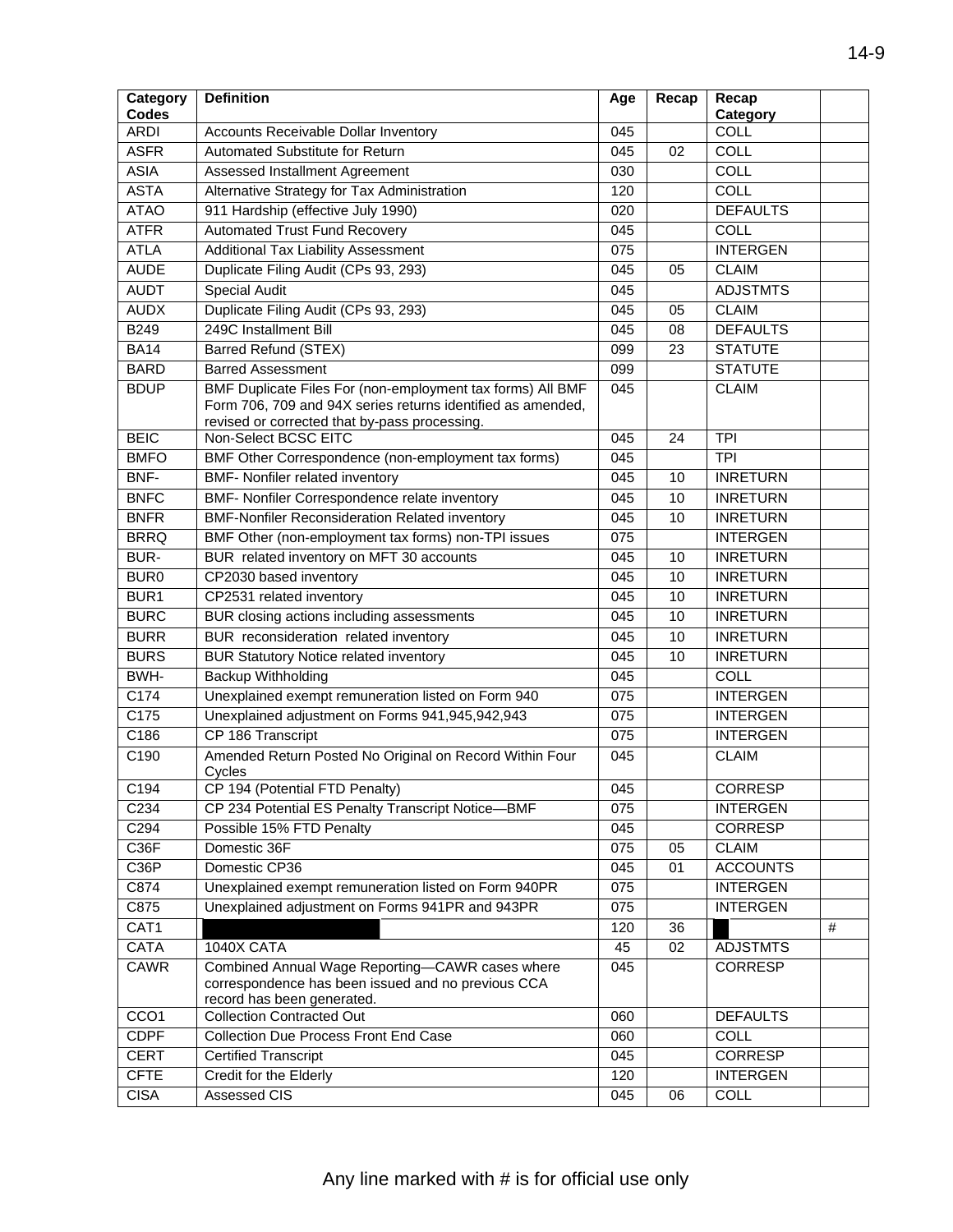| Category          | <b>Definition</b>                                                          | Age              | Recap | Recap           |      |
|-------------------|----------------------------------------------------------------------------|------------------|-------|-----------------|------|
| <b>Codes</b>      |                                                                            |                  |       | Category        |      |
| <b>CISP</b>       | Pre-Assessed CIS0                                                          | 045              | 06    | <b>COLL</b>     |      |
| <b>CLAM</b>       | <b>Claim Cases</b>                                                         | 030              |       | <b>CLAIM</b>    |      |
| COCZ              | <b>Collection Combat Zone</b>                                              | 180              |       | COLL            |      |
| <b>COLL</b>       | <b>Collection Related Questions</b>                                        | 045              |       | <b>COLL</b>     |      |
| <b>COPY</b>       | Taxpayer Request for Copy of Return                                        | 060              |       | <b>CORRESP</b>  |      |
| CP <sub>04</sub>  | Combat Zone Letters                                                        | 070              | 06    | <b>COLL</b>     |      |
| CP29              | Amended Return Posted, No Original                                         | 045              |       | <b>CLAIM</b>    |      |
| CP40              | Potential ES Penalty Transcript Notice-IMF                                 | 075              |       | <b>INTERGEN</b> |      |
| CP44              | Notice of Available Credit                                                 | 045              |       | <b>ACCOUNTS</b> |      |
| CP46              | CP 46 Paper transcript (Notice of Manual Refund on L or W<br>Coded Return) | 120              | 03    | <b>AMRSRCH</b>  |      |
| CP86              | CP 86 Transcripts                                                          | 075              |       | <b>INTERGEN</b> |      |
|                   |                                                                            | 180              |       | <b>DEFAULTS</b> | #    |
|                   |                                                                            | 180              | 08    | <b>DEFAULTS</b> |      |
| <b>CRTS</b>       | Correspondence Response Time Study                                         | 045              |       | <b>ADJSTMTS</b> |      |
| CT <sub>1</sub> X | Any CT1X received at Ogden or Cincinnati worked in Accts<br>Management     | 045              | 02    | <b>ADJSTMTS</b> |      |
| CZ01              | Combat Zone                                                                | 045              |       | <b>AMRSRCH</b>  |      |
| <b>DATC</b>       | Deferred Adverse Tax Consequence                                           | 075              |       | <b>INTERGEN</b> |      |
| <b>DAUD</b>       | <b>Duplicate Filing Audit</b>                                              | 045              |       | <b>CLAIM</b>    |      |
| <b>DDIA</b>       | Direct Debit Installment Agreement                                         | 060              | 30    | <b>CUSTSRVC</b> |      |
| <b>DDIP</b>       | Direct Debit Installment Pre-Assessed (Agreement)                          | 060              | 30    | <b>CUSTSRVC</b> |      |
| <b>DFRL</b>       | 1993 Deferral of Taxes Processing in 1995 and 1996                         | 030              |       | <b>INTERGEN</b> |      |
| <b>DFRX</b>       | Deferral Cleanup                                                           | 045              |       | <b>INTERGEN</b> |      |
| <b>DIAG</b>       | TDI DIAG-Q Transcripts                                                     | 045              | 06    | COLL            |      |
| <b>DMFC</b>       | Debtor Master File Claim                                                   | 045              |       | <b>CLAIM</b>    |      |
| <b>DMFE</b>       | Injured Spouse Claim - Efile                                               | 045              | 05    | <b>CLAIM</b>    |      |
| <b>DMFN</b>       | Injured Spouse Claim - No Debt                                             | 045              | 01    | <b>ACCTS</b>    |      |
| <b>DMFT</b>       | Injured Spouse Claim - Tax Debt                                            | 045              | 01    | <b>ACCTS</b>    |      |
| <b>DSTR</b>       | <b>Disaster Case</b>                                                       | 045              |       | <b>CLAIM</b>    |      |
| <b>DUPA</b>       | <b>Duplicate Assignment</b>                                                | 045              |       | <b>ADJSTMTS</b> |      |
| <b>DUPE</b>       | Duplicate Return for Estate and Gift Tax                                   | 045              | 29    | <b>AMADJUST</b> |      |
| <b>DUPF</b>       | Duplicate Filing (CP 36,193,436)                                           | 045              |       | <b>CLAIM</b>    |      |
| <b>DUPR</b>       | <b>Duplicate Refunds</b>                                                   | 045              |       | <b>REFINQ</b>   |      |
| <b>DUPX</b>       | Duplicate Return for Excise Tax                                            | 045              | 29    | <b>AMADJUST</b> |      |
| E190              | Amended Return Posted for Estate and Gift Tax                              | 045              | 29    | AMADJUST        |      |
| E910              |                                                                            | 120              | 08    | <b>DEFAULTS</b> | #    |
| E911              |                                                                            | 120              | 08    | <b>DEFAULTS</b> | $\#$ |
| E912              |                                                                            | 120              | 08    | <b>DEFAULTS</b> | #    |
| E913              |                                                                            | 120              | 08    | <b>DEFAULTS</b> | $\#$ |
| E914              |                                                                            | 120              | 08    | <b>DEFAULTS</b> | $\#$ |
| E915              |                                                                            | 120              | 08    | <b>DEFAULTS</b> | #    |
| E916              |                                                                            | 120              | 08    | <b>DEFAULTS</b> | #    |
| E917              |                                                                            | 120              | 08    | <b>DEFAULTS</b> | #    |
| E918              |                                                                            | 120              | 08    | <b>DEFAULTS</b> | $\#$ |
| E919              |                                                                            | 120              | 08    | <b>DEFAULTS</b> | #    |
| EARC              | Electronic Account Resolution Control                                      | 045              | 07    | CORRESP         |      |
| <b>ECAT</b>       |                                                                            | $\overline{120}$ | 08    | <b>DEFAULTS</b> | #    |
| <b>EDUP</b>       | Exempt Organization (EO) Duplicated Filed Returns                          | 045              | 31    | OAMC            |      |
| <b>EICN</b>       | Earned Income Credit Notice (CP32)                                         | 045              |       | <b>TPI</b>      |      |
|                   |                                                                            |                  |       |                 |      |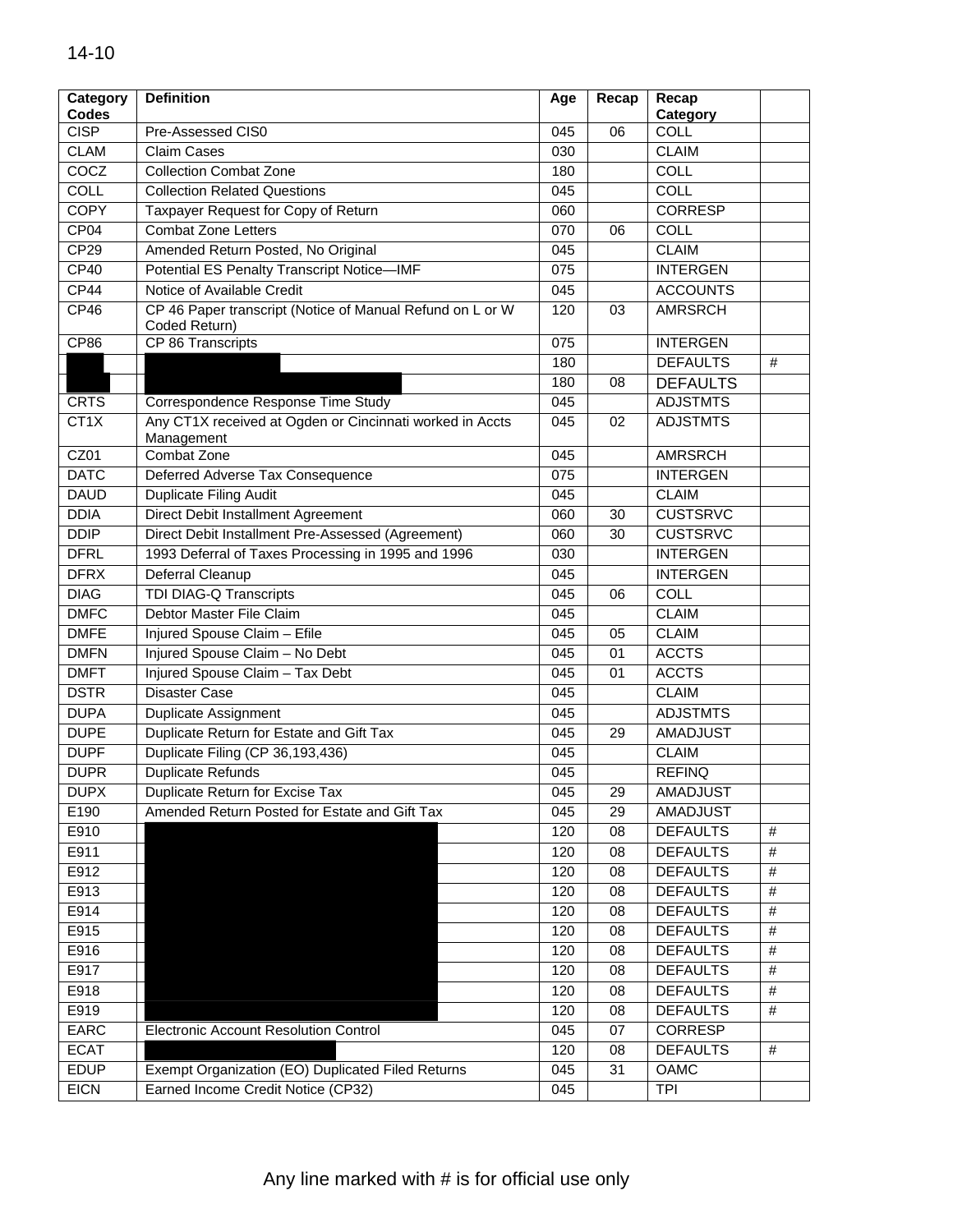| Category<br><b>Codes</b> | <b>Definition</b>                                                                                    | Age | Recap | Recap                       |      |
|--------------------------|------------------------------------------------------------------------------------------------------|-----|-------|-----------------------------|------|
| <b>ENCC</b>              | <b>Energy Credit Carryover Transcript</b>                                                            | 075 |       | Category<br><b>INTERGEN</b> |      |
| <b>ENTC</b>              | <b>Entity Change Case</b>                                                                            | 075 |       | <b>INTERGEN</b>             |      |
| <b>EOAM</b>              | Exempt Organization(EO) Accounts Maintenance Transcripts                                             | 075 | 31    | <b>OAMC</b>                 |      |
| <b>EOAR</b>              |                                                                                                      | 010 | 08    | <b>DEFAULTS</b>             | #    |
| <b>EOCP</b>              | <b>EO CP Notices</b>                                                                                 | 045 | 31    | <b>OAMC</b>                 |      |
| <b>EOCU</b>              | Miscellaneous EOCU Fallout                                                                           | 045 | 31    | <b>OAMC</b>                 |      |
| <b>EOPC</b>              |                                                                                                      | 060 | 35    | <b>RAIVIS</b>               |      |
| <b>EPAM</b>              | EO Photo Copy                                                                                        |     |       | <b>OAMC</b>                 |      |
|                          | Form 5330 AMRH Transcript                                                                            | 075 | 31    |                             |      |
| <b>EPBS</b>              | Form 5330 - Reprocessing of Returns/Payment processed<br>incorrectly by IRS                          | 045 | 31    | <b>OAMC</b>                 |      |
| <b>EPCD</b>              | Form 5330 - Credit/Debit Listing                                                                     | 030 | 31    | <b>OAMC</b>                 |      |
| <b>EPDP</b>              | Form 5330 - Amended/Dup Returns & CP193                                                              | 045 | 31    | <b>OAMC</b>                 |      |
| <b>ER51</b>              | Error-Doc Code 51                                                                                    | 075 |       | <b>INTERGEN</b>             |      |
| <b>ERAB</b>              | <b>Erroneous Abatement</b>                                                                           | 099 |       | <b>STATUTE</b>              |      |
| <b>ERAM</b>              |                                                                                                      | 045 | 08    | <b>Defaults</b>             | #    |
| <b>EREX</b>              |                                                                                                      | 030 | 08    | <b>Defaults</b>             | $\#$ |
| <b>ERFQ</b>              |                                                                                                      | 030 | 08    | <b>Defaults</b>             | $\#$ |
| <b>ERRF</b>              | <b>Erroneous Refund</b>                                                                              | 045 |       | <b>CORRESP</b>              |      |
| <b>ESCN</b>              |                                                                                                      | 030 | 08    | <b>Defaults</b>             | #    |
| <b>ESTA</b>              | Potential Expired Statute Case-Campus                                                                | 045 |       | <b>EXPDSTAT</b>             |      |
| <b>ESTB</b>              | Potential Expired Statute Case-Area Office                                                           | 045 |       | <b>EXPDSTAT</b>             |      |
| <b>ETAD</b>              | Employment Tax Adjustment-DCC Program.                                                               | 075 |       | <b>INTERGEN</b>             |      |
| <b>ETAP</b>              | Employment Tax Adjustment Program                                                                    | 075 |       | <b>INTERGEN</b>             |      |
| ETC-                     | Employee Tax Compliance Program                                                                      | 030 |       | <b>PRIVACT</b>              |      |
| <b>EVFY</b>              |                                                                                                      | 030 | 08    | <b>DEFAULTS</b>             | #    |
| <b>EXES</b>              | EXEC-TC 840 transcript ( J-/-X Freeze)                                                               | 120 | 03    | AMRESRCH                    |      |
| <b>EXOR</b>              | <b>Exempt Organization</b>                                                                           | 045 |       | <b>ADJSTMTS</b>             |      |
| F709                     | F709XTNSN Transcripts                                                                                | 075 |       | <b>EXAMS</b>                |      |
| <b>FACO</b>              | Field Assistance Collection (used with E-4442 system and                                             | 030 | 32    | <b>WIFA</b>                 |      |
|                          | mirrors what is already established for CAS)                                                         |     |       |                             |      |
| <b>FAOT</b>              | Field Assistance Other (used with E-4442 system and mirrors<br>what is already established for CAS)  | 030 | 32    | <b>WIFA</b>                 |      |
| <b>FARE</b>              | Field Assistance Refund (used with E-4442 system and<br>mirrors what is already established for CAS) | 030 | 32    | <b>WIFA</b>                 |      |
| <b>FTHB</b>              | First - Time Home Buyer Credit - Claims                                                              | 045 | 02    | <b>ADJSTMTS</b>             |      |
| <b>FTHC</b>              | First-Time Home Buyer Credit - Correspondence                                                        | 045 | 02    | <b>ADJSTMTS</b>             |      |
| <b>FUTA</b>              | Federal Unemployment Tax Act                                                                         | 090 |       | <b>DEFAULTS</b>             |      |
| <b>GAIN</b>              | Gain on Sale of Residence                                                                            | 120 |       | <b>INTERGEN</b>             |      |
| <b>GRVW</b>              | Accounts Management - Global Review Reserved for AM<br><b>IPSU</b>                                   | 180 | 02    | <b>ADJSTMTS</b>             |      |
| <b>HCTC</b>              | <b>Health Coverage Tax Credit</b>                                                                    | 030 |       | <b>CUSTSRVC</b>             |      |
| 1174                     | Unexplained Exempt Remuneration Listed on Form 940-<br>International                                 | 099 |       | <b>INTL-CP</b>              |      |
| 1175                     | Unexplained Adjustment on Forms 941/E/SS/942/943-<br>International                                   | 099 |       | <b>INTL-CP</b>              |      |
| 1190                     | Amended Return Posted-BMF-No original-International                                                  | 099 |       | <b>INTLCLAM</b>             |      |
| 1234                     | Potential ES Penalty Transcript Notice-BMF-International                                             | 099 |       | INTL-CP                     |      |
| 136F                     | International 36F                                                                                    | 045 | 05    | <b>CLAIM</b>                |      |
| <b>I36P</b>              | International CP36                                                                                   | 045 | 01    | <b>ACCOUNTS</b>             |      |
| 1840                     | <b>IDRS Generated Refund-International</b>                                                           | 060 |       | <b>INTLCORR</b>             |      |
| 1874                     | Form 940-International                                                                               | 099 |       | <b>INTL-CP</b>              |      |
| 1875                     | Unexplained Adjustment on Forms 941PR/942PR/943PR-                                                   | 099 |       | <b>INTL-CP</b>              |      |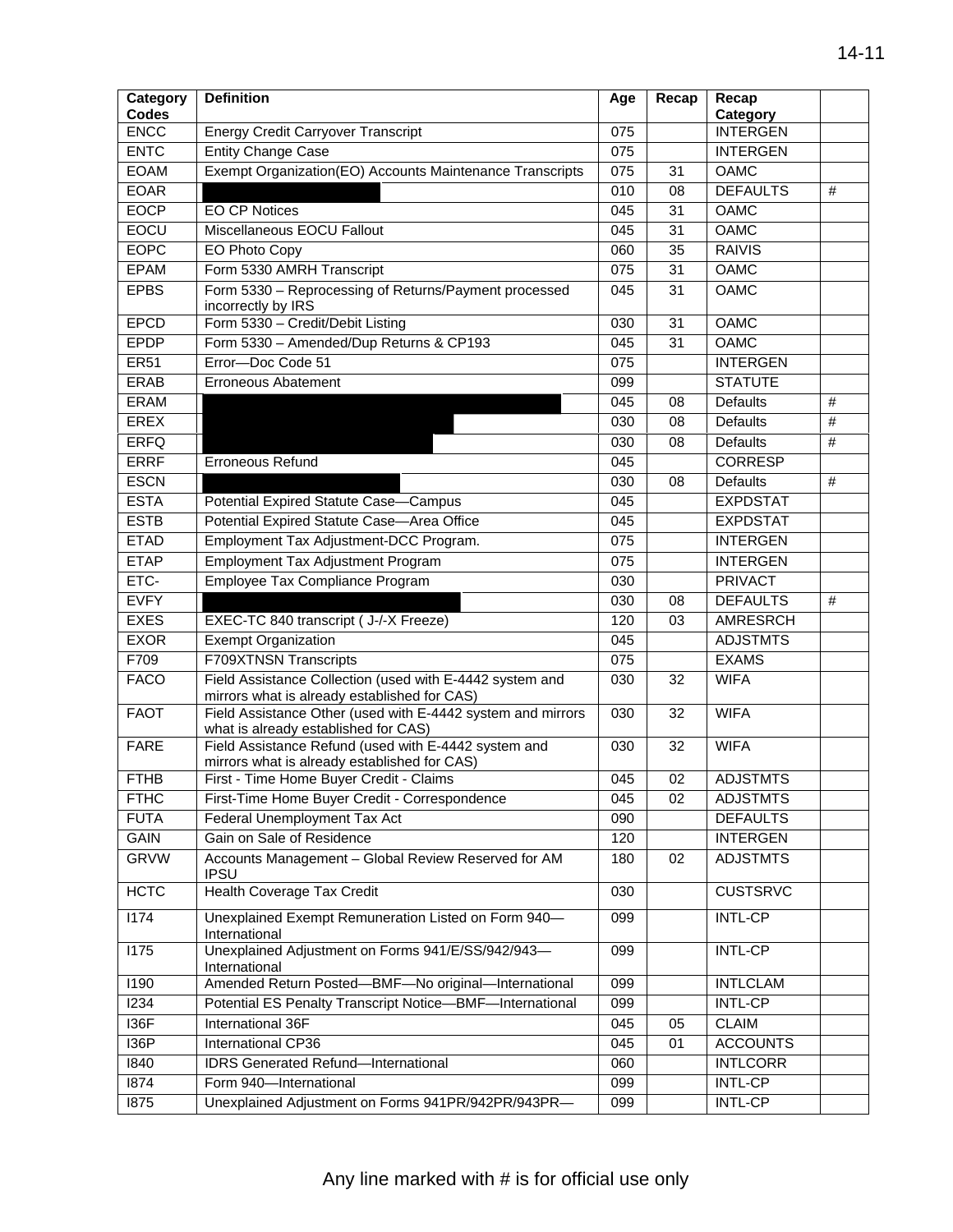| Category<br><b>Codes</b> | <b>Definition</b>                                                                                                                   | Age |    |                 |   |
|--------------------------|-------------------------------------------------------------------------------------------------------------------------------------|-----|----|-----------------|---|
|                          | International                                                                                                                       |     |    | Category        |   |
| <b>IATL</b>              | Additional Tax Liability Assessment-International                                                                                   | 099 |    | <b>INTL-CP</b>  |   |
| $\overline{ID}$          | PENDING ID THEFT CLAIM RECEIVED                                                                                                     | 045 |    | Compliance      |   |
| $\overline{ID12}$        | ADDITIONAL IDT DOCUMENTATION REQUESTED                                                                                              | 045 |    | Compliance      |   |
| IDI3                     | IRS-IDENTIFIED ID THEFT                                                                                                             | 045 |    | Compliance      |   |
| IDI4                     | <b>ID THEFT</b>                                                                                                                     | 045 |    | Compliance      |   |
| $\overline{ID}$          | REFERRAL TO CPAT/DITA                                                                                                               | 045 |    | Compliance      |   |
| IDI <sub>6</sub>         | CPAT/DITA ID THEFT INVENTORY                                                                                                        | 045 |    | Compliance      |   |
| $\overline{ID17}$        | <b>ITAR</b>                                                                                                                         | 045 |    | Compliance      |   |
| $\overline{ID}$          | <b>TAS</b>                                                                                                                          | 045 |    | Compliance      |   |
| $\overline{ID}$          | ACS FAST TRACK ID THEFT                                                                                                             | 045 |    | Compliance      |   |
| IDII                     | Identity Theft International                                                                                                        | 045 | 02 | <b>ADJSTMTS</b> |   |
| <b>IDPA</b>              | Duplicate Filing Audit CP93, 293-International                                                                                      | 099 |    | <b>INTLCLAM</b> |   |
| <b>IDPF</b>              | Duplicate Filing Audit CP36, 193-International                                                                                      | 099 |    | <b>INTLCLAM</b> |   |
| $\overline{IDS}$         | <b>Inventory Dollar System</b>                                                                                                      | 045 |    | <b>COLL</b>     |   |
| IDS1                     |                                                                                                                                     | 180 | 02 | <b>ADJSTMTS</b> | # |
| IDS3                     |                                                                                                                                     | 180 | 02 | <b>ADJSTMTS</b> | # |
| IDS9                     |                                                                                                                                     | 180 | 02 | <b>ADJSTMTS</b> | # |
| <b>IDST</b>              | Disaster Case-International                                                                                                         | 099 |    | <b>INTLCLAM</b> |   |
| IDT <sub>1</sub>         | Accounts Management - Tax Related IDT - Taxpayer Self-<br>Identified                                                                | 180 | 02 | <b>ADJSTMTS</b> |   |
| IDT <sub>2</sub>         | Reserved for Accounts Management                                                                                                    | 120 | 02 | <b>ADJSTMTS</b> |   |
| IDT <sub>3</sub>         | Accounts Management - Tax Related IDT - IRS Internally<br>Identified                                                                | 180 | 02 | <b>ADJSTMTS</b> |   |
| IDT4                     | Accounts Management - Loose Form 14039 and Non-Tax<br><b>Related IDT</b>                                                            | 045 | 02 | <b>ADJSTMTS</b> |   |
| IDT5                     | Accounts Management - Reserved for AM IPSU                                                                                          | 045 | 02 | <b>ADJSTMTS</b> |   |
| IDT <sub>6</sub>         | Accounts Management - Tax Related - EFDS Scored Cases                                                                               | 180 | 02 | <b>ADJSTMTS</b> |   |
| IDT7                     | Accounts Management - Reserved for AM IPSU                                                                                          | 180 | 02 | <b>ADJSTMTS</b> |   |
| IDT8                     | Accounts Management - Tax Related - CP05A & Dec'd<br><b>Taxpayer Accounts</b>                                                       | 180 | 02 | <b>ADJSTMTS</b> |   |
| IDT9                     | Accounts Management - Cases with Form 14103,<br>Identity Theft Assistance Request (ITAR), referrals from<br>Andover or Fresno IPSU. | 180 | 02 | <b>ADJSTMTS</b> |   |
| <b>IDTX</b>              | Accounts Management - Tax Related - Monitoring only -<br>Reserved for AM IPSU                                                       | 365 | 11 | <b>ADJSTMTS</b> |   |
| <b>IDUP</b>              | Unnumbered Intl Return                                                                                                              | 045 | 13 | <b>INTLCLAM</b> |   |
| <b>IEIN</b>              | <b>Application for EIN</b>                                                                                                          | 030 | 29 | <b>AMADJUST</b> |   |
| <b>IENC</b>              | <b>Entity Control Case-International</b>                                                                                            | 099 |    | <b>INTL-CP</b>  |   |
| <b>IERF</b>              | Erroneous Refund Case-International                                                                                                 | 099 |    | <b>INTLCORR</b> |   |
| <b>IETP</b>              | Employment Tax Adjustment-International                                                                                             | 099 |    | <b>INTL-CP</b>  |   |
| <b>IFUT</b>              | Federal Unemployment Tax-International                                                                                              | 120 |    | <b>INTL-CP</b>  |   |
| <b>IIAC</b>              | Interest Abatement Claim-International                                                                                              | 099 |    | <b>INTLCLAM</b> |   |
| <b>IIEQ</b>              | Internal Examination Question-International                                                                                         | 099 |    | <b>INTLTPRQ</b> |   |
| <b>IIRQ</b>              | Internal Request for Adjustment-International                                                                                       | 099 |    | <b>INTL-CP</b>  |   |
| ncc                      | Joint Committee Case-International                                                                                                  | 099 |    | <b>INTLCLAM</b> |   |
| IN29                     | Amended Return Posted-IMF-No original-International                                                                                 | 099 |    | <b>INTLCLAM</b> |   |
| IN32                     | Earned Income Credit Notice (CP32)-International                                                                                    | 099 |    | <b>INTLTPRQ</b> |   |
| IN40                     | Potential ES Penalty Transcripts Notice-IMF-International                                                                           | 099 |    | <b>INTL-CP</b>  |   |
| <b>INEQ</b>              | Internal Examination Question (3870)                                                                                                | 045 |    | <b>ADJSTMTS</b> |   |
| <b>INMF</b>              | NMF Return Adjustments-International                                                                                                | 099 |    | <b>INTLTPRQ</b> |   |
| <b>INSP</b>              | Primary Taxpayer Filed a Request for Innocent Spouse Relief                                                                         | 060 |    | <b>CLAIM</b>    |   |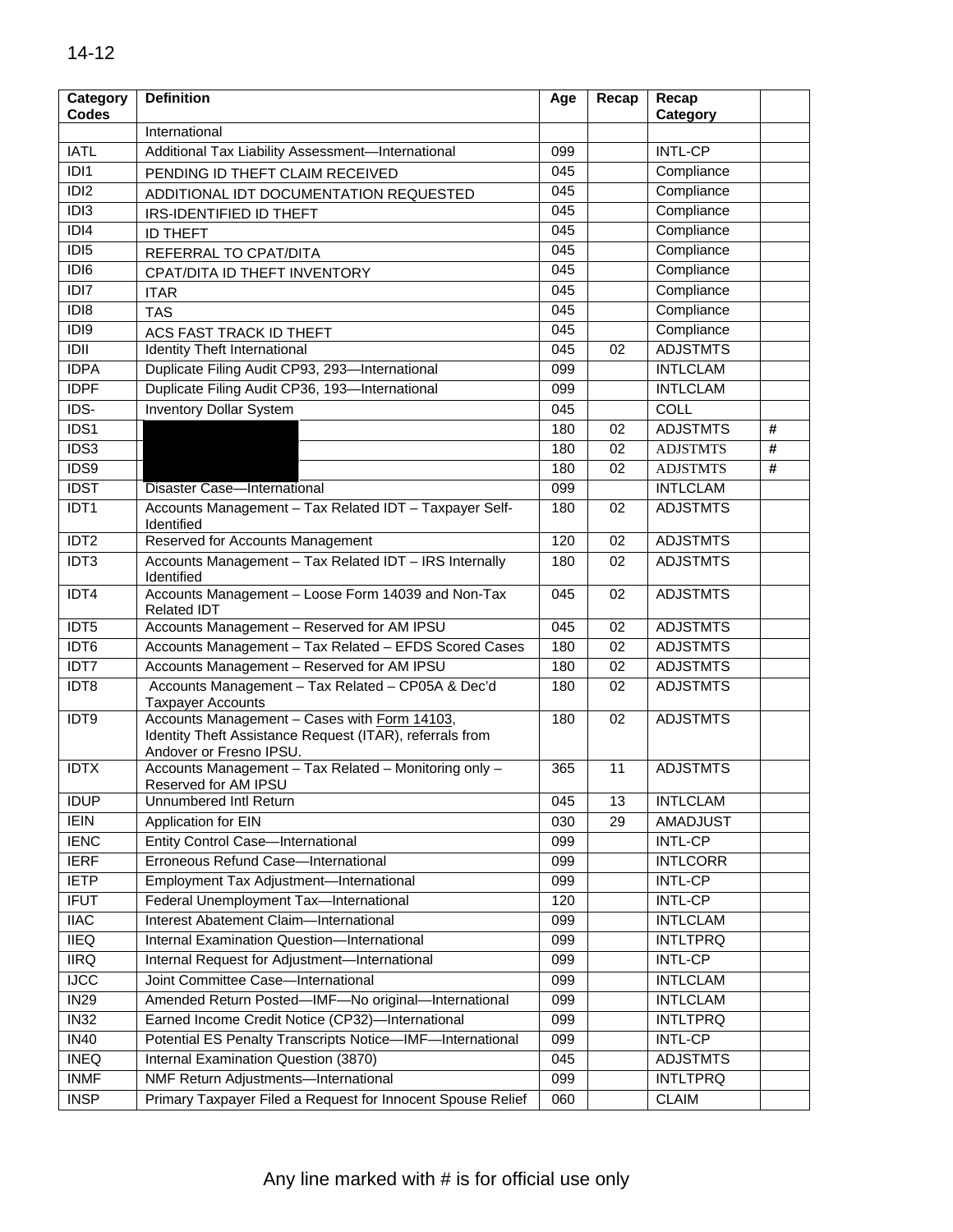| Category                    | <b>Definition</b>                                                                 | Age | Recap | Recap                    |      |
|-----------------------------|-----------------------------------------------------------------------------------|-----|-------|--------------------------|------|
| <b>Codes</b><br><b>INSS</b> | Secondary Taxpayer Filed a Request for Innocent Spouse                            | 060 |       | Category<br><b>CLAIM</b> |      |
|                             | Relief                                                                            |     |       |                          |      |
| <b>INTC</b>                 | Claim for abatement of Interest                                                   | 045 |       | <b>CLAIM</b>             |      |
| <b>INTT</b>                 | <b>Complex Interest Cases</b>                                                     | 045 |       | <b>TPI</b>               |      |
| <b>INUP</b>                 | Nullified Unpostable-International                                                | 099 |       | <b>INTL-CP</b>           |      |
| <b>IOTH</b>                 | "Other Adjustment" (no Category)-International                                    | 099 |       | <b>INTL-CP</b>           |      |
| <b>IOUR</b>                 | Output Review-International                                                       | 010 |       | <b>INTL-CP</b>           |      |
| <b>IPRP</b>                 | Problem Resolution Case-International                                             | 030 |       | <b>INTLTPRQ</b>          |      |
| <b>IPYT</b>                 | IMF and BMF Payment Tracer-International                                          | 099 |       | <b>INTLTPRQ</b>          |      |
| IRA-                        | Individual Retirement Annuity Cases                                               | 045 |       | <b>ANNUITY</b>           |      |
| <b>IRAF</b>                 | <b>Individual Retirement Annuity Cases</b>                                        | 030 |       | <b>ADJSTMTS</b>          |      |
| <b>IRNT</b>                 | Restricted Interest Carryback Claim-International                                 | 060 |       | <b>RINTTENT</b>          |      |
| $IRP-$                      | Information Reports Processing                                                    | 045 |       | <b>INRETURN</b>          |      |
| <b>IRRQ</b>                 | Internal Request, e.g. 3465                                                       | 075 |       | <b>INTERGEN</b>          |      |
| <b>IRTL</b>                 | IRS Telephone Inquiry, or other (Taxpayer Assistance)                             | 045 |       | <b>CORRESP</b>           |      |
| <b>ISPJ</b>                 | Other Special Project Cases-International                                         | 180 |       | <b>INTLSPJT</b>          |      |
| <b>ISSA</b>                 | SSA Adjustments, SSA-7000, OAO-10, SS-13 and other SSA<br>Cases-International     | 099 |       | <b>INTLCORR</b>          |      |
| <b>ITAR</b>                 | Accounts Management - Identity Theft Assistance Request -<br>Reserved for AM IPSU | 180 | 02    | <b>ADJSTMTS</b>          |      |
| <b>ITCB</b>                 | Tentative Carryback Application-International                                     | 060 |       | <b>RINTTENT</b>          |      |
| <b>ITCC</b>                 | International and Possession Technical Request or<br>Correspondence               | 099 |       | <b>INTLCORR</b>          |      |
| ITIN                        | Individual Tax Identification Number                                              | 075 | 05    | <b>CLAIM</b>             |      |
| <b>ITLR</b>                 | Telephone Inquiry or other Taxpayer Assistance-<br>International                  |     |       | <b>INTLTPRQ</b>          |      |
| <b>ITRQ</b>                 | (TPRQ) Taxpayer Request-International 1040X or 1120X-<br>International            | 099 |       | <b>INTLTPRQ</b>          |      |
| <b>IXRT</b>                 | 1040X or 1120X-international                                                      | 060 |       | <b>INTLCLAM</b>          |      |
| <b>TCCC</b>                 | Joint Committee Case                                                              | 045 |       | <b>CLAIM</b>             |      |
| <b>KATX</b>                 | Disaster - Hurricane Katrina                                                      | 045 | 34    | <b>DSTR</b>              |      |
| <b>KITA</b>                 | Killed in Terrorist Action                                                        | 045 |       | <b>CLAIM</b>             |      |
| L249                        | 249C Reply                                                                        | 045 | 08    | <b>DEFAULTS</b>          |      |
| <b>LBSR</b>                 | Lockbox Special Research                                                          | 090 |       | <b>INTERGEN</b>          |      |
| <b>LEVY</b>                 | Levy payment                                                                      | 014 |       | COLL                     |      |
| <b>LGCP</b>                 | Large Corp                                                                        | 045 |       | <b>AMRESRCH</b>          |      |
| LGGE                        | Government Entity Large Case (01402)                                              | 045 |       | <b>TRDSBSE</b>           |      |
| LGSB                        | Small Business Large Case (01401)                                                 | 045 |       | <b>TRDSBSE</b>           |      |
| <b>LSFM</b>                 | Loose Form                                                                        | 045 | 24    | <b>TPI</b>               |      |
| <b>LTXn</b>                 | (n=1-9)-Lifetime Exclusion                                                        | 120 |       | <b>INTERGEN</b>          |      |
| <b>MATH</b>                 | Correspondence Math Error                                                         | 045 | 24    | <b>TPI</b>               |      |
| <b>MCSD</b>                 | MULTICSED transcript                                                              | 090 |       | COLL                     |      |
| <b>MDEF</b>                 | <b>Military Deferment</b>                                                         | 030 | 06    | COLL                     |      |
| <b>MFCO</b>                 | MF Clean-up Collection Cases                                                      | 045 |       | COLL                     |      |
| <b>MFRP</b>                 | MF Clean-up Non-collection Cases                                                  | 045 |       | <b>INTERGEN</b>          |      |
| <b>MISC</b>                 | Miscellaneous Correspondence                                                      | 045 |       | <b>TPI</b>               |      |
| <b>MLBD</b>                 | Multi-lingual Bal Due                                                             | 030 | 06    | <b>COLL</b>              |      |
| <b>MLRD</b>                 | Multi-lingual Return Delinquency                                                  | 030 | 06    | COLL                     |      |
| <b>MULT</b>                 | Multiple Spouse                                                                   | 060 |       | <b>ADJSTMTS</b>          |      |
| <b>MXEN</b>                 |                                                                                   | 045 | 02    | <b>ADJSTMTS</b>          | #    |
| <b>MXSP</b>                 | <b>Duplicate Filing</b>                                                           | 180 | 02    | <b>ADJSTMTS</b>          |      |
| N910                        |                                                                                   | 120 | 08    | <b>DEFAULTS</b>          | $\#$ |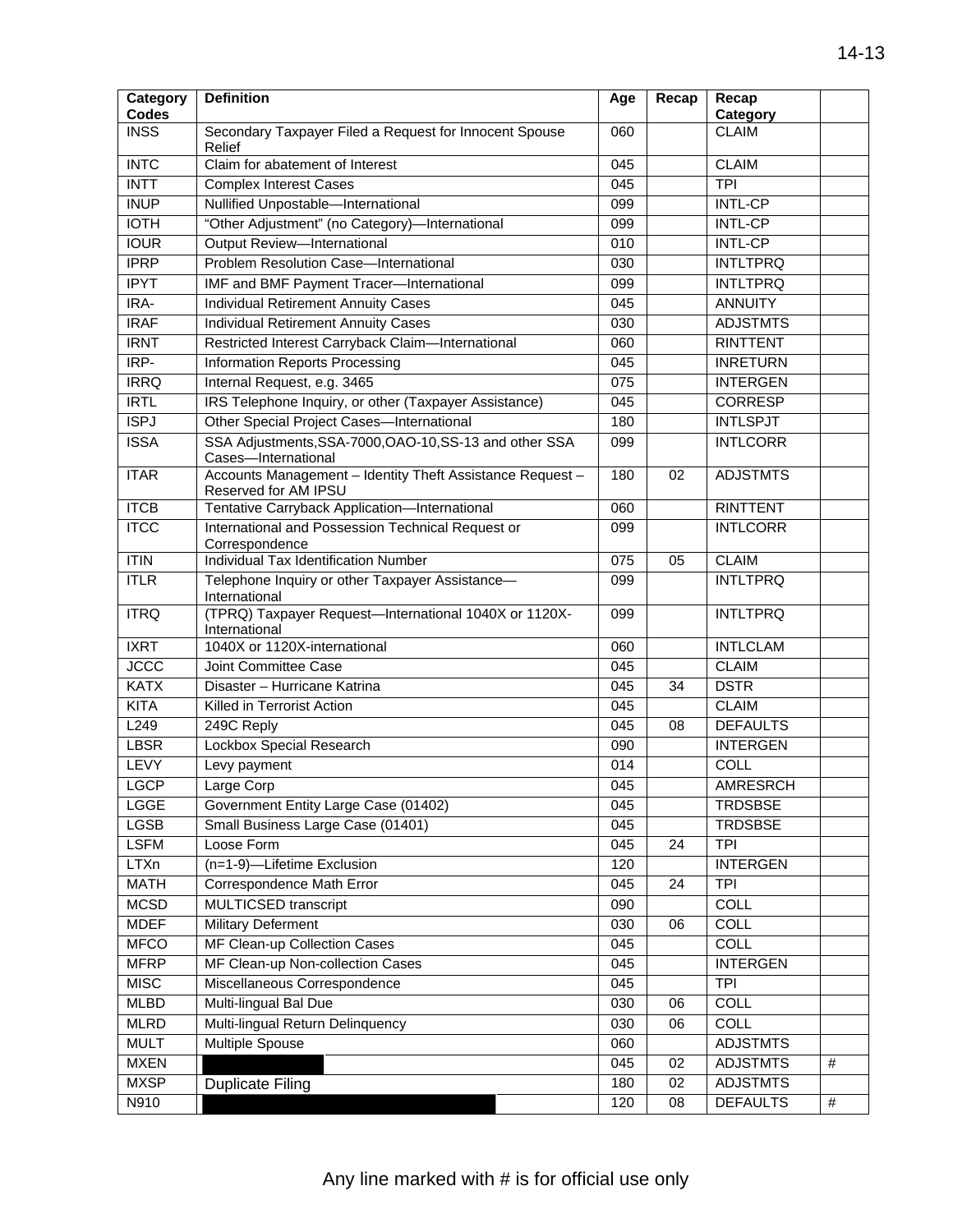| Category         | <b>Definition</b>                                          | Age | Recap | Recap            |      |
|------------------|------------------------------------------------------------|-----|-------|------------------|------|
| <b>Codes</b>     |                                                            |     |       | Category         |      |
| N911             |                                                            | 120 | 08    | <b>DEFAULTS</b>  | #    |
| N912             |                                                            | 120 | 08    | <b>DEFAULTS</b>  | $\#$ |
| N913             |                                                            | 120 | 08    | <b>DEFAULTS</b>  | $\#$ |
| N914             |                                                            | 120 | 08    | <b>DEFAULTS</b>  | $\#$ |
| N915             |                                                            | 120 | 08    | <b>DEFAULTS</b>  | #    |
| N916             |                                                            | 120 | 08    | <b>DEFAULTS</b>  | $\#$ |
| N917             |                                                            | 120 | 08    | <b>DEFAULTS</b>  | $\#$ |
| N918             |                                                            | 120 | 08    | <b>DEFAULTS</b>  | #    |
| N919             |                                                            | 120 | 08    | <b>DEFAULTS</b>  | $\#$ |
| <b>NATF</b>      | Non-Atfr Transcript                                        | 45  | 11    | <b>INTERGEN</b>  |      |
| <b>NCAT</b>      |                                                            | 120 | 08    | <b>DEFAULTS</b>  | #    |
| <b>NLUN</b>      | <b>Nullified Unpostable</b>                                | 045 |       | <b>TPI</b>       |      |
| <b>NLWH</b>      | No Longer Works Here                                       | 060 | 06    | COLL             |      |
| NMnn             | (nn 01-29) No Merge                                        | 075 |       | <b>INTERGEN</b>  |      |
| <b>NM01</b>      | ADJSTMTS Nomrg-400 type NMRG CONTROL-CATEGORY              | 075 |       | <b>INTERGEN</b>  |      |
| <b>NM02</b>      | ADJSTMTS Nomrg-VEST type NMRG CONTROL-<br><b>CATEGORY</b>  | 075 |       | <b>INTERGEN</b>  |      |
| <b>NM03</b>      | ADJSTMTS Nomrg-XXSSN type NMRG CONTROL-<br><b>CATEGORY</b> | 075 |       | <b>INTERGENT</b> |      |
| <b>NM04</b>      | REFDELET Nomrg-914 type NMRG CONTROL-CATEGORY              | 045 |       | <b>ADJSTMTS</b>  |      |
| <b>NM05</b>      | REFDELET Nomrg-916 type NMRG                               | 045 |       | <b>ADJSTMTS</b>  |      |
| <b>NM06</b>      | REFDELET Nomrg-918 type NMRG                               | 045 |       | <b>ADJSTMTS</b>  |      |
| <b>NM07</b>      | <b>COLL Nomrg-TDA type NMRG</b>                            | 099 |       | <b>ADJSTMTS</b>  |      |
| <b>NM08</b>      | <b>ADJSTMTS Nomrg-DUP type NMRG</b>                        | 075 |       | <b>INTERGEN</b>  |      |
| <b>NM09</b>      | ADJSTMTS Nomrg-576 type NMRG                               | 075 |       | <b>INTERGEN</b>  |      |
| <b>NM10</b>      | ADJSTMTS Nomrg-930 type NMRG                               | 075 |       | <b>INTERGEN</b>  |      |
| <b>NM11</b>      | DEFAULTS Nomrg-424 type NMRG                               | 075 |       | <b>INTERGEN</b>  |      |
| <b>NM12</b>      | DEFAULTS Nomrg-940 type NMRG                               | 045 |       | <b>ADJSTMTS</b>  |      |
| <b>NM13</b>      | COLL Nomrg-520 type NMRG                                   | 045 |       | <b>ADJSTMTS</b>  |      |
| <b>NM14</b>      | <b>ADJSTMTS Nomrg-RPS type NMRG</b>                        | 075 |       | <b>INTERGEN</b>  |      |
| <b>NM15</b>      | <b>CORRESP Nomrg-CAF type NMRG</b>                         | 020 |       | <b>ADJSTMTS</b>  |      |
| <b>NM16</b>      | <b>ADJSTMTS Nomrg-RECR type NMRG</b>                       | 075 |       | <b>INTERGEN</b>  |      |
| <b>NM17</b>      | <b>COLL Nomrg-PDT type NMRG</b>                            | 045 |       | <b>ADJSTMTS</b>  |      |
| <b>NM18</b>      | <b>ADJSTMTS Nomrg-LTEX type NMRG</b>                       | 075 |       | <b>INTERGEN</b>  |      |
| NM <sub>19</sub> | ADJSTMTS Nomrg-TAXI type NMRG                              | 075 |       | INTERGEN         |      |
| <b>NM20</b>      | <b>COLL Nomrg-CPNL type NMRG</b>                           | 099 |       | <b>ADJSTMTS</b>  |      |
| <b>NM21</b>      | DEFAULTS Nomrg-ATS type NMRG                               | 045 |       | <b>ADJSTMTS</b>  |      |
| <b>NM22</b>      | ENTITY Nomrg-CONS type NMRG CATEGORY                       | 020 |       | <b>ADJSTMTS</b>  |      |
| <b>NM23</b>      | <b>ENTITY Nomrg-STAT type NMRG CATEGORY</b>                | 020 |       | <b>ADJSTMTS</b>  |      |
| <b>NM24</b>      | ENTITY Nomrg-GEN type NMRG CATEGORY                        | 020 |       | <b>ADJSTMTS</b>  |      |
| <b>NM25</b>      | ENTITY Nomrg-AF type NMRG CATEGORY                         | 020 |       | <b>ADJSTMTS</b>  |      |
| <b>NM26</b>      | ENTITY Nomrg-FYM type NMRG CATEGORY                        | 020 |       | <b>ADJSTMTS</b>  |      |
| <b>NM27</b>      | ENTITY Nomrg-NOUS type NMRG CATEGORY                       | 020 |       | <b>ADJSTMTS</b>  |      |
| <b>NM28</b>      | ENTITY Nomrg-SS type NMRG CATEGORY                         | 020 |       | <b>ADJSTMTS</b>  |      |
| <b>NM29</b>      | ENTITY Nomrg-NC type NMRG CATEGORY                         | 020 |       | <b>ADJSTMTS</b>  |      |
| <b>NMRG</b>      | No Merge Transcripts                                       | 150 |       | <b>INTERGEN</b>  |      |
| <b>NOAR</b>      |                                                            | 010 | 08    | <b>DEFAULTS</b>  | $\#$ |
| <b>NRAM</b>      |                                                            | 045 | 08    | <b>DEFAULTS</b>  | $\#$ |
| <b>NREX</b>      |                                                            | 030 | 08    | <b>DEFAULTS</b>  | #    |
| <b>NRFQ</b>      |                                                            | 030 | 08    | <b>DEFAULTS</b>  | $\#$ |
|                  |                                                            |     |       |                  |      |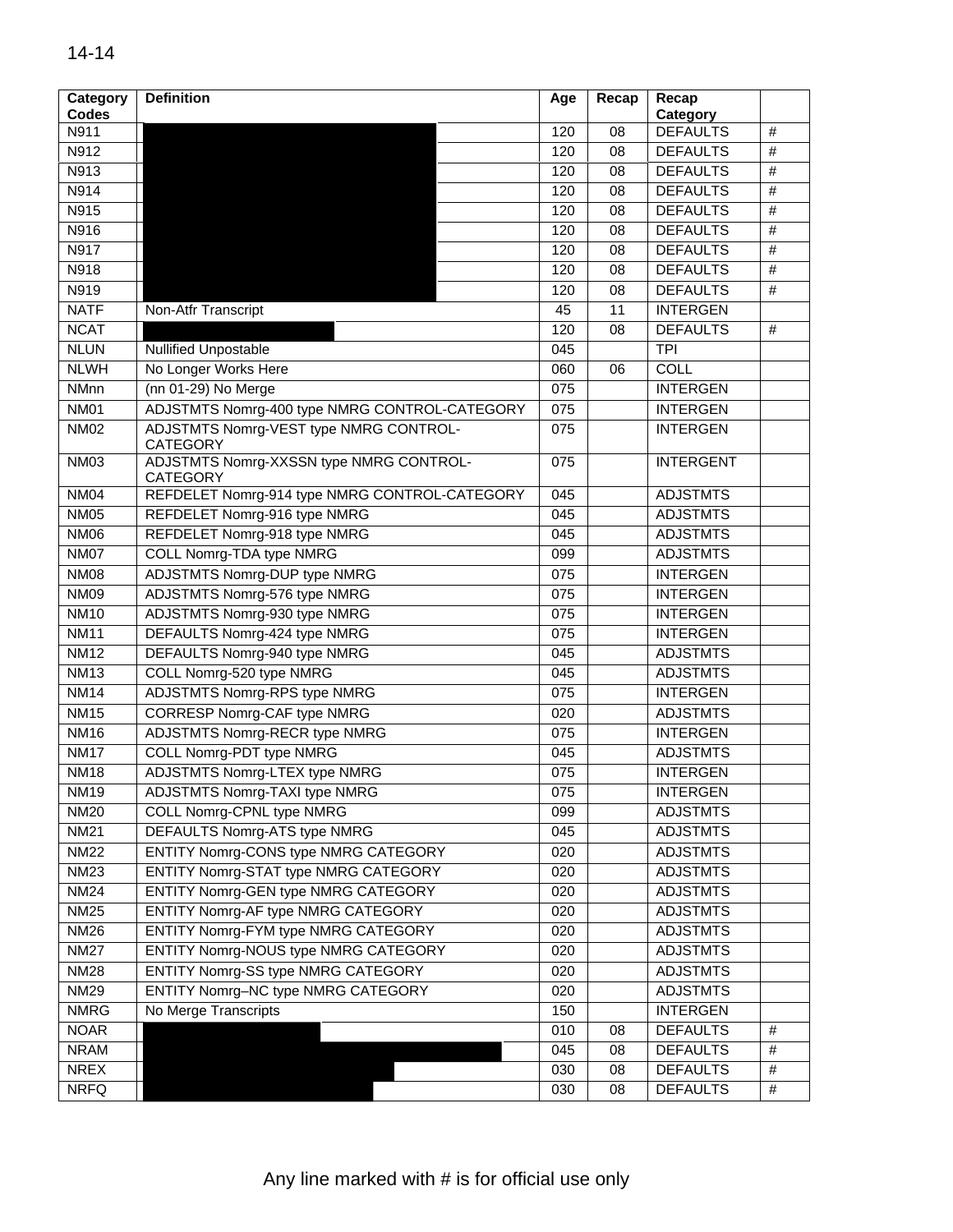| <b>NRPY</b><br>No Reply-CAWR cases (no SSA IND = 2 cases) are<br><b>CORRESP</b><br>045<br>07<br>systemically closed as a No Reply on CAP.<br><b>NSCN</b><br>$\#$<br>030<br>08<br><b>DEFAULTS</b><br><b>NVFY</b><br><b>DEFAULTS</b><br>$\#$<br>030<br>08<br><b>NYCX</b><br>New York City 1040X<br><b>CLAIM</b><br>045<br>05<br><b>OECD</b><br><b>INTLSPJT</b><br>Form 1042/1042S OECD - Exchange of Information Project -<br>180<br>International<br>OICC<br>OIC Correspondence<br>COLL<br>030<br>06<br>OIO-<br>Office of International Operations<br><b>OIO</b><br>045<br><b>OOPS</b><br>Claim Processing Interrupted, Remedial Action Required<br><b>REFINQ</b><br>014<br><b>Online Payment Application</b><br>OPA-<br>COLL<br>060<br>06<br><b>ORCR</b><br>Original CR<br><b>DEFAULTS</b><br>180<br>08<br><b>OTHE</b><br>Other Adjustments (no category)<br>075<br><b>INTERGEN</b><br><b>OURV</b><br><b>Output Review</b><br><b>INTERGEN</b><br>010<br>Form 1042/1042S, Correspondence Listing of Underwithheld<br>P810<br><b>INTLSPJT</b><br>180<br>Withholding Agents-International<br>Check Negotiated, Claims Package or Check-Photocopy to<br>PAID<br><b>REFINQ</b><br>030<br>follow<br>Payment Tracer<br><b>PAYT</b><br>045<br><b>TPI</b><br><b>PDIA</b><br><b>Payroll Deduction Installment Agreement</b><br>COLL<br>030<br>06<br><b>PFRZ</b><br>$\#$<br>070<br><b>Defaults</b><br>08<br>PHZ <sub>1</sub><br>Taxpayer Correspondence Initial Scan<br><b>TPI</b><br>045<br>24<br>PHZ2<br>$\overline{TPI}$<br>Unresolved Taxpayer Correspondence from Initial Scan<br>045<br>29<br><b>PLTY</b><br><b>Correspondence Penalty</b><br><b>TPI</b><br>24<br>045<br><b>PMTE</b><br><b>Payment After Expired CSED</b><br><b>COLL</b><br>045<br><b>PPCC</b><br><b>Practitioner Priority Case Collection</b><br><b>AMRESRCH</b><br>045<br><b>PPCM</b><br><b>Practitioner Priority Case Messages</b><br>AMRESRCH<br>045<br><b>PPCO</b><br><b>Practitioner Priority Case Other</b><br>AMRESRCH<br>045<br><b>PPCP</b><br><b>Practitioner Priority Case Program Accounts</b><br>045<br><b>CORRESP</b><br><b>Practitioner Priority Refunds</b><br><b>PPCR</b><br>AMRESRCH<br>045<br><b>PPEI</b><br><b>Practitioner Priority Electronic Request</b><br><b>PPSERVIC</b><br>045<br><b>PPPI</b><br><b>Practitioner Priority Phone Inquiry</b><br><b>PPSERVIC</b><br>045<br><b>PPRQ</b><br><b>Practitioner Paper Request</b><br><b>PPSERVIC</b><br>045<br>Pre-assessed Installment Agreements<br><b>PREA</b><br>COLL<br>060<br><b>PRNQ</b><br><b>PRIVACT</b><br>Privacy Act Inquiry<br>030<br>Problem Resolution Program-DO Initiated<br><b>PRPD</b><br><b>TPI</b><br>030<br><b>PRPS</b><br>Problem Resolution Program-SC Initiated<br>045<br><b>TPI</b><br><b>PSUB</b><br>Parent/Subsidiary<br>045<br><b>ACCOUNTS</b><br><b>PYMT</b><br>Correspondence Payment Inquiry<br>045<br>24<br><b>TPI</b><br>Q-FR<br>Notice Review of Q Freeze Cases<br><b>REFDELET</b><br>045<br>QRPA<br>Questionable Refund Program Adjustments<br><b>AMADJUST</b><br>045<br>29<br><b>RCTF</b><br><b>REFINQ</b><br>CHKCL Claim input<br>030<br><b>REBV</b><br>Internal Transcript - REBATEREV<br><b>ADJSTMTS</b><br>075<br><b>RECL</b><br>Claim Denied or Reclamation<br><b>REFINQ</b><br>180<br><b>RECN</b><br><b>Reconsideration Cases</b><br><b>CLAIM</b><br>030<br>05<br>REF-<br><b>COLL</b><br>Refund Hold For return delinquency cases<br>060<br><b>REFC</b><br><b>ADJUSTMTS</b><br>REFCANCL17<br>180<br>02<br><b>REFI</b><br><b>ADJUSTMTS</b><br>180<br>02<br>REFCANCL18<br><b>REFM</b><br><b>ADJUSTMTS</b><br>Refund MFT 31<br>060<br><b>REFQ</b><br><b>ADJUSTMTS</b><br>REFCALCL19<br>02<br>180<br><b>REFINQ</b><br>030 | Category<br><b>Codes</b> | <b>Definition</b>                       | Age | Recap | Recap<br>Category |  |
|------------------------------------------------------------------------------------------------------------------------------------------------------------------------------------------------------------------------------------------------------------------------------------------------------------------------------------------------------------------------------------------------------------------------------------------------------------------------------------------------------------------------------------------------------------------------------------------------------------------------------------------------------------------------------------------------------------------------------------------------------------------------------------------------------------------------------------------------------------------------------------------------------------------------------------------------------------------------------------------------------------------------------------------------------------------------------------------------------------------------------------------------------------------------------------------------------------------------------------------------------------------------------------------------------------------------------------------------------------------------------------------------------------------------------------------------------------------------------------------------------------------------------------------------------------------------------------------------------------------------------------------------------------------------------------------------------------------------------------------------------------------------------------------------------------------------------------------------------------------------------------------------------------------------------------------------------------------------------------------------------------------------------------------------------------------------------------------------------------------------------------------------------------------------------------------------------------------------------------------------------------------------------------------------------------------------------------------------------------------------------------------------------------------------------------------------------------------------------------------------------------------------------------------------------------------------------------------------------------------------------------------------------------------------------------------------------------------------------------------------------------------------------------------------------------------------------------------------------------------------------------------------------------------------------------------------------------------------------------------------------------------------------------------------------------------------------------------------------------------------------------------------------------------------------------------------------------------------------------------------------------------------------------------------------------------------------------------------------------------------------------------------------------------------------------------------------------------------------------------------------------------------------------------------------------------------------------------------------------------------------------------------------------------------------------------------|--------------------------|-----------------------------------------|-----|-------|-------------------|--|
|                                                                                                                                                                                                                                                                                                                                                                                                                                                                                                                                                                                                                                                                                                                                                                                                                                                                                                                                                                                                                                                                                                                                                                                                                                                                                                                                                                                                                                                                                                                                                                                                                                                                                                                                                                                                                                                                                                                                                                                                                                                                                                                                                                                                                                                                                                                                                                                                                                                                                                                                                                                                                                                                                                                                                                                                                                                                                                                                                                                                                                                                                                                                                                                                                                                                                                                                                                                                                                                                                                                                                                                                                                                                                                |                          |                                         |     |       |                   |  |
|                                                                                                                                                                                                                                                                                                                                                                                                                                                                                                                                                                                                                                                                                                                                                                                                                                                                                                                                                                                                                                                                                                                                                                                                                                                                                                                                                                                                                                                                                                                                                                                                                                                                                                                                                                                                                                                                                                                                                                                                                                                                                                                                                                                                                                                                                                                                                                                                                                                                                                                                                                                                                                                                                                                                                                                                                                                                                                                                                                                                                                                                                                                                                                                                                                                                                                                                                                                                                                                                                                                                                                                                                                                                                                |                          |                                         |     |       |                   |  |
|                                                                                                                                                                                                                                                                                                                                                                                                                                                                                                                                                                                                                                                                                                                                                                                                                                                                                                                                                                                                                                                                                                                                                                                                                                                                                                                                                                                                                                                                                                                                                                                                                                                                                                                                                                                                                                                                                                                                                                                                                                                                                                                                                                                                                                                                                                                                                                                                                                                                                                                                                                                                                                                                                                                                                                                                                                                                                                                                                                                                                                                                                                                                                                                                                                                                                                                                                                                                                                                                                                                                                                                                                                                                                                |                          |                                         |     |       |                   |  |
|                                                                                                                                                                                                                                                                                                                                                                                                                                                                                                                                                                                                                                                                                                                                                                                                                                                                                                                                                                                                                                                                                                                                                                                                                                                                                                                                                                                                                                                                                                                                                                                                                                                                                                                                                                                                                                                                                                                                                                                                                                                                                                                                                                                                                                                                                                                                                                                                                                                                                                                                                                                                                                                                                                                                                                                                                                                                                                                                                                                                                                                                                                                                                                                                                                                                                                                                                                                                                                                                                                                                                                                                                                                                                                |                          |                                         |     |       |                   |  |
|                                                                                                                                                                                                                                                                                                                                                                                                                                                                                                                                                                                                                                                                                                                                                                                                                                                                                                                                                                                                                                                                                                                                                                                                                                                                                                                                                                                                                                                                                                                                                                                                                                                                                                                                                                                                                                                                                                                                                                                                                                                                                                                                                                                                                                                                                                                                                                                                                                                                                                                                                                                                                                                                                                                                                                                                                                                                                                                                                                                                                                                                                                                                                                                                                                                                                                                                                                                                                                                                                                                                                                                                                                                                                                |                          |                                         |     |       |                   |  |
|                                                                                                                                                                                                                                                                                                                                                                                                                                                                                                                                                                                                                                                                                                                                                                                                                                                                                                                                                                                                                                                                                                                                                                                                                                                                                                                                                                                                                                                                                                                                                                                                                                                                                                                                                                                                                                                                                                                                                                                                                                                                                                                                                                                                                                                                                                                                                                                                                                                                                                                                                                                                                                                                                                                                                                                                                                                                                                                                                                                                                                                                                                                                                                                                                                                                                                                                                                                                                                                                                                                                                                                                                                                                                                |                          |                                         |     |       |                   |  |
|                                                                                                                                                                                                                                                                                                                                                                                                                                                                                                                                                                                                                                                                                                                                                                                                                                                                                                                                                                                                                                                                                                                                                                                                                                                                                                                                                                                                                                                                                                                                                                                                                                                                                                                                                                                                                                                                                                                                                                                                                                                                                                                                                                                                                                                                                                                                                                                                                                                                                                                                                                                                                                                                                                                                                                                                                                                                                                                                                                                                                                                                                                                                                                                                                                                                                                                                                                                                                                                                                                                                                                                                                                                                                                |                          |                                         |     |       |                   |  |
|                                                                                                                                                                                                                                                                                                                                                                                                                                                                                                                                                                                                                                                                                                                                                                                                                                                                                                                                                                                                                                                                                                                                                                                                                                                                                                                                                                                                                                                                                                                                                                                                                                                                                                                                                                                                                                                                                                                                                                                                                                                                                                                                                                                                                                                                                                                                                                                                                                                                                                                                                                                                                                                                                                                                                                                                                                                                                                                                                                                                                                                                                                                                                                                                                                                                                                                                                                                                                                                                                                                                                                                                                                                                                                |                          |                                         |     |       |                   |  |
|                                                                                                                                                                                                                                                                                                                                                                                                                                                                                                                                                                                                                                                                                                                                                                                                                                                                                                                                                                                                                                                                                                                                                                                                                                                                                                                                                                                                                                                                                                                                                                                                                                                                                                                                                                                                                                                                                                                                                                                                                                                                                                                                                                                                                                                                                                                                                                                                                                                                                                                                                                                                                                                                                                                                                                                                                                                                                                                                                                                                                                                                                                                                                                                                                                                                                                                                                                                                                                                                                                                                                                                                                                                                                                |                          |                                         |     |       |                   |  |
|                                                                                                                                                                                                                                                                                                                                                                                                                                                                                                                                                                                                                                                                                                                                                                                                                                                                                                                                                                                                                                                                                                                                                                                                                                                                                                                                                                                                                                                                                                                                                                                                                                                                                                                                                                                                                                                                                                                                                                                                                                                                                                                                                                                                                                                                                                                                                                                                                                                                                                                                                                                                                                                                                                                                                                                                                                                                                                                                                                                                                                                                                                                                                                                                                                                                                                                                                                                                                                                                                                                                                                                                                                                                                                |                          |                                         |     |       |                   |  |
|                                                                                                                                                                                                                                                                                                                                                                                                                                                                                                                                                                                                                                                                                                                                                                                                                                                                                                                                                                                                                                                                                                                                                                                                                                                                                                                                                                                                                                                                                                                                                                                                                                                                                                                                                                                                                                                                                                                                                                                                                                                                                                                                                                                                                                                                                                                                                                                                                                                                                                                                                                                                                                                                                                                                                                                                                                                                                                                                                                                                                                                                                                                                                                                                                                                                                                                                                                                                                                                                                                                                                                                                                                                                                                |                          |                                         |     |       |                   |  |
|                                                                                                                                                                                                                                                                                                                                                                                                                                                                                                                                                                                                                                                                                                                                                                                                                                                                                                                                                                                                                                                                                                                                                                                                                                                                                                                                                                                                                                                                                                                                                                                                                                                                                                                                                                                                                                                                                                                                                                                                                                                                                                                                                                                                                                                                                                                                                                                                                                                                                                                                                                                                                                                                                                                                                                                                                                                                                                                                                                                                                                                                                                                                                                                                                                                                                                                                                                                                                                                                                                                                                                                                                                                                                                |                          |                                         |     |       |                   |  |
|                                                                                                                                                                                                                                                                                                                                                                                                                                                                                                                                                                                                                                                                                                                                                                                                                                                                                                                                                                                                                                                                                                                                                                                                                                                                                                                                                                                                                                                                                                                                                                                                                                                                                                                                                                                                                                                                                                                                                                                                                                                                                                                                                                                                                                                                                                                                                                                                                                                                                                                                                                                                                                                                                                                                                                                                                                                                                                                                                                                                                                                                                                                                                                                                                                                                                                                                                                                                                                                                                                                                                                                                                                                                                                |                          |                                         |     |       |                   |  |
|                                                                                                                                                                                                                                                                                                                                                                                                                                                                                                                                                                                                                                                                                                                                                                                                                                                                                                                                                                                                                                                                                                                                                                                                                                                                                                                                                                                                                                                                                                                                                                                                                                                                                                                                                                                                                                                                                                                                                                                                                                                                                                                                                                                                                                                                                                                                                                                                                                                                                                                                                                                                                                                                                                                                                                                                                                                                                                                                                                                                                                                                                                                                                                                                                                                                                                                                                                                                                                                                                                                                                                                                                                                                                                |                          |                                         |     |       |                   |  |
|                                                                                                                                                                                                                                                                                                                                                                                                                                                                                                                                                                                                                                                                                                                                                                                                                                                                                                                                                                                                                                                                                                                                                                                                                                                                                                                                                                                                                                                                                                                                                                                                                                                                                                                                                                                                                                                                                                                                                                                                                                                                                                                                                                                                                                                                                                                                                                                                                                                                                                                                                                                                                                                                                                                                                                                                                                                                                                                                                                                                                                                                                                                                                                                                                                                                                                                                                                                                                                                                                                                                                                                                                                                                                                |                          |                                         |     |       |                   |  |
|                                                                                                                                                                                                                                                                                                                                                                                                                                                                                                                                                                                                                                                                                                                                                                                                                                                                                                                                                                                                                                                                                                                                                                                                                                                                                                                                                                                                                                                                                                                                                                                                                                                                                                                                                                                                                                                                                                                                                                                                                                                                                                                                                                                                                                                                                                                                                                                                                                                                                                                                                                                                                                                                                                                                                                                                                                                                                                                                                                                                                                                                                                                                                                                                                                                                                                                                                                                                                                                                                                                                                                                                                                                                                                |                          |                                         |     |       |                   |  |
|                                                                                                                                                                                                                                                                                                                                                                                                                                                                                                                                                                                                                                                                                                                                                                                                                                                                                                                                                                                                                                                                                                                                                                                                                                                                                                                                                                                                                                                                                                                                                                                                                                                                                                                                                                                                                                                                                                                                                                                                                                                                                                                                                                                                                                                                                                                                                                                                                                                                                                                                                                                                                                                                                                                                                                                                                                                                                                                                                                                                                                                                                                                                                                                                                                                                                                                                                                                                                                                                                                                                                                                                                                                                                                |                          |                                         |     |       |                   |  |
|                                                                                                                                                                                                                                                                                                                                                                                                                                                                                                                                                                                                                                                                                                                                                                                                                                                                                                                                                                                                                                                                                                                                                                                                                                                                                                                                                                                                                                                                                                                                                                                                                                                                                                                                                                                                                                                                                                                                                                                                                                                                                                                                                                                                                                                                                                                                                                                                                                                                                                                                                                                                                                                                                                                                                                                                                                                                                                                                                                                                                                                                                                                                                                                                                                                                                                                                                                                                                                                                                                                                                                                                                                                                                                |                          |                                         |     |       |                   |  |
|                                                                                                                                                                                                                                                                                                                                                                                                                                                                                                                                                                                                                                                                                                                                                                                                                                                                                                                                                                                                                                                                                                                                                                                                                                                                                                                                                                                                                                                                                                                                                                                                                                                                                                                                                                                                                                                                                                                                                                                                                                                                                                                                                                                                                                                                                                                                                                                                                                                                                                                                                                                                                                                                                                                                                                                                                                                                                                                                                                                                                                                                                                                                                                                                                                                                                                                                                                                                                                                                                                                                                                                                                                                                                                |                          |                                         |     |       |                   |  |
|                                                                                                                                                                                                                                                                                                                                                                                                                                                                                                                                                                                                                                                                                                                                                                                                                                                                                                                                                                                                                                                                                                                                                                                                                                                                                                                                                                                                                                                                                                                                                                                                                                                                                                                                                                                                                                                                                                                                                                                                                                                                                                                                                                                                                                                                                                                                                                                                                                                                                                                                                                                                                                                                                                                                                                                                                                                                                                                                                                                                                                                                                                                                                                                                                                                                                                                                                                                                                                                                                                                                                                                                                                                                                                |                          |                                         |     |       |                   |  |
|                                                                                                                                                                                                                                                                                                                                                                                                                                                                                                                                                                                                                                                                                                                                                                                                                                                                                                                                                                                                                                                                                                                                                                                                                                                                                                                                                                                                                                                                                                                                                                                                                                                                                                                                                                                                                                                                                                                                                                                                                                                                                                                                                                                                                                                                                                                                                                                                                                                                                                                                                                                                                                                                                                                                                                                                                                                                                                                                                                                                                                                                                                                                                                                                                                                                                                                                                                                                                                                                                                                                                                                                                                                                                                |                          |                                         |     |       |                   |  |
|                                                                                                                                                                                                                                                                                                                                                                                                                                                                                                                                                                                                                                                                                                                                                                                                                                                                                                                                                                                                                                                                                                                                                                                                                                                                                                                                                                                                                                                                                                                                                                                                                                                                                                                                                                                                                                                                                                                                                                                                                                                                                                                                                                                                                                                                                                                                                                                                                                                                                                                                                                                                                                                                                                                                                                                                                                                                                                                                                                                                                                                                                                                                                                                                                                                                                                                                                                                                                                                                                                                                                                                                                                                                                                |                          |                                         |     |       |                   |  |
|                                                                                                                                                                                                                                                                                                                                                                                                                                                                                                                                                                                                                                                                                                                                                                                                                                                                                                                                                                                                                                                                                                                                                                                                                                                                                                                                                                                                                                                                                                                                                                                                                                                                                                                                                                                                                                                                                                                                                                                                                                                                                                                                                                                                                                                                                                                                                                                                                                                                                                                                                                                                                                                                                                                                                                                                                                                                                                                                                                                                                                                                                                                                                                                                                                                                                                                                                                                                                                                                                                                                                                                                                                                                                                |                          |                                         |     |       |                   |  |
|                                                                                                                                                                                                                                                                                                                                                                                                                                                                                                                                                                                                                                                                                                                                                                                                                                                                                                                                                                                                                                                                                                                                                                                                                                                                                                                                                                                                                                                                                                                                                                                                                                                                                                                                                                                                                                                                                                                                                                                                                                                                                                                                                                                                                                                                                                                                                                                                                                                                                                                                                                                                                                                                                                                                                                                                                                                                                                                                                                                                                                                                                                                                                                                                                                                                                                                                                                                                                                                                                                                                                                                                                                                                                                |                          |                                         |     |       |                   |  |
|                                                                                                                                                                                                                                                                                                                                                                                                                                                                                                                                                                                                                                                                                                                                                                                                                                                                                                                                                                                                                                                                                                                                                                                                                                                                                                                                                                                                                                                                                                                                                                                                                                                                                                                                                                                                                                                                                                                                                                                                                                                                                                                                                                                                                                                                                                                                                                                                                                                                                                                                                                                                                                                                                                                                                                                                                                                                                                                                                                                                                                                                                                                                                                                                                                                                                                                                                                                                                                                                                                                                                                                                                                                                                                |                          |                                         |     |       |                   |  |
|                                                                                                                                                                                                                                                                                                                                                                                                                                                                                                                                                                                                                                                                                                                                                                                                                                                                                                                                                                                                                                                                                                                                                                                                                                                                                                                                                                                                                                                                                                                                                                                                                                                                                                                                                                                                                                                                                                                                                                                                                                                                                                                                                                                                                                                                                                                                                                                                                                                                                                                                                                                                                                                                                                                                                                                                                                                                                                                                                                                                                                                                                                                                                                                                                                                                                                                                                                                                                                                                                                                                                                                                                                                                                                |                          |                                         |     |       |                   |  |
|                                                                                                                                                                                                                                                                                                                                                                                                                                                                                                                                                                                                                                                                                                                                                                                                                                                                                                                                                                                                                                                                                                                                                                                                                                                                                                                                                                                                                                                                                                                                                                                                                                                                                                                                                                                                                                                                                                                                                                                                                                                                                                                                                                                                                                                                                                                                                                                                                                                                                                                                                                                                                                                                                                                                                                                                                                                                                                                                                                                                                                                                                                                                                                                                                                                                                                                                                                                                                                                                                                                                                                                                                                                                                                |                          |                                         |     |       |                   |  |
|                                                                                                                                                                                                                                                                                                                                                                                                                                                                                                                                                                                                                                                                                                                                                                                                                                                                                                                                                                                                                                                                                                                                                                                                                                                                                                                                                                                                                                                                                                                                                                                                                                                                                                                                                                                                                                                                                                                                                                                                                                                                                                                                                                                                                                                                                                                                                                                                                                                                                                                                                                                                                                                                                                                                                                                                                                                                                                                                                                                                                                                                                                                                                                                                                                                                                                                                                                                                                                                                                                                                                                                                                                                                                                |                          |                                         |     |       |                   |  |
|                                                                                                                                                                                                                                                                                                                                                                                                                                                                                                                                                                                                                                                                                                                                                                                                                                                                                                                                                                                                                                                                                                                                                                                                                                                                                                                                                                                                                                                                                                                                                                                                                                                                                                                                                                                                                                                                                                                                                                                                                                                                                                                                                                                                                                                                                                                                                                                                                                                                                                                                                                                                                                                                                                                                                                                                                                                                                                                                                                                                                                                                                                                                                                                                                                                                                                                                                                                                                                                                                                                                                                                                                                                                                                |                          |                                         |     |       |                   |  |
|                                                                                                                                                                                                                                                                                                                                                                                                                                                                                                                                                                                                                                                                                                                                                                                                                                                                                                                                                                                                                                                                                                                                                                                                                                                                                                                                                                                                                                                                                                                                                                                                                                                                                                                                                                                                                                                                                                                                                                                                                                                                                                                                                                                                                                                                                                                                                                                                                                                                                                                                                                                                                                                                                                                                                                                                                                                                                                                                                                                                                                                                                                                                                                                                                                                                                                                                                                                                                                                                                                                                                                                                                                                                                                |                          |                                         |     |       |                   |  |
|                                                                                                                                                                                                                                                                                                                                                                                                                                                                                                                                                                                                                                                                                                                                                                                                                                                                                                                                                                                                                                                                                                                                                                                                                                                                                                                                                                                                                                                                                                                                                                                                                                                                                                                                                                                                                                                                                                                                                                                                                                                                                                                                                                                                                                                                                                                                                                                                                                                                                                                                                                                                                                                                                                                                                                                                                                                                                                                                                                                                                                                                                                                                                                                                                                                                                                                                                                                                                                                                                                                                                                                                                                                                                                |                          |                                         |     |       |                   |  |
|                                                                                                                                                                                                                                                                                                                                                                                                                                                                                                                                                                                                                                                                                                                                                                                                                                                                                                                                                                                                                                                                                                                                                                                                                                                                                                                                                                                                                                                                                                                                                                                                                                                                                                                                                                                                                                                                                                                                                                                                                                                                                                                                                                                                                                                                                                                                                                                                                                                                                                                                                                                                                                                                                                                                                                                                                                                                                                                                                                                                                                                                                                                                                                                                                                                                                                                                                                                                                                                                                                                                                                                                                                                                                                |                          |                                         |     |       |                   |  |
|                                                                                                                                                                                                                                                                                                                                                                                                                                                                                                                                                                                                                                                                                                                                                                                                                                                                                                                                                                                                                                                                                                                                                                                                                                                                                                                                                                                                                                                                                                                                                                                                                                                                                                                                                                                                                                                                                                                                                                                                                                                                                                                                                                                                                                                                                                                                                                                                                                                                                                                                                                                                                                                                                                                                                                                                                                                                                                                                                                                                                                                                                                                                                                                                                                                                                                                                                                                                                                                                                                                                                                                                                                                                                                |                          |                                         |     |       |                   |  |
|                                                                                                                                                                                                                                                                                                                                                                                                                                                                                                                                                                                                                                                                                                                                                                                                                                                                                                                                                                                                                                                                                                                                                                                                                                                                                                                                                                                                                                                                                                                                                                                                                                                                                                                                                                                                                                                                                                                                                                                                                                                                                                                                                                                                                                                                                                                                                                                                                                                                                                                                                                                                                                                                                                                                                                                                                                                                                                                                                                                                                                                                                                                                                                                                                                                                                                                                                                                                                                                                                                                                                                                                                                                                                                |                          |                                         |     |       |                   |  |
|                                                                                                                                                                                                                                                                                                                                                                                                                                                                                                                                                                                                                                                                                                                                                                                                                                                                                                                                                                                                                                                                                                                                                                                                                                                                                                                                                                                                                                                                                                                                                                                                                                                                                                                                                                                                                                                                                                                                                                                                                                                                                                                                                                                                                                                                                                                                                                                                                                                                                                                                                                                                                                                                                                                                                                                                                                                                                                                                                                                                                                                                                                                                                                                                                                                                                                                                                                                                                                                                                                                                                                                                                                                                                                |                          |                                         |     |       |                   |  |
|                                                                                                                                                                                                                                                                                                                                                                                                                                                                                                                                                                                                                                                                                                                                                                                                                                                                                                                                                                                                                                                                                                                                                                                                                                                                                                                                                                                                                                                                                                                                                                                                                                                                                                                                                                                                                                                                                                                                                                                                                                                                                                                                                                                                                                                                                                                                                                                                                                                                                                                                                                                                                                                                                                                                                                                                                                                                                                                                                                                                                                                                                                                                                                                                                                                                                                                                                                                                                                                                                                                                                                                                                                                                                                |                          |                                         |     |       |                   |  |
|                                                                                                                                                                                                                                                                                                                                                                                                                                                                                                                                                                                                                                                                                                                                                                                                                                                                                                                                                                                                                                                                                                                                                                                                                                                                                                                                                                                                                                                                                                                                                                                                                                                                                                                                                                                                                                                                                                                                                                                                                                                                                                                                                                                                                                                                                                                                                                                                                                                                                                                                                                                                                                                                                                                                                                                                                                                                                                                                                                                                                                                                                                                                                                                                                                                                                                                                                                                                                                                                                                                                                                                                                                                                                                |                          |                                         |     |       |                   |  |
|                                                                                                                                                                                                                                                                                                                                                                                                                                                                                                                                                                                                                                                                                                                                                                                                                                                                                                                                                                                                                                                                                                                                                                                                                                                                                                                                                                                                                                                                                                                                                                                                                                                                                                                                                                                                                                                                                                                                                                                                                                                                                                                                                                                                                                                                                                                                                                                                                                                                                                                                                                                                                                                                                                                                                                                                                                                                                                                                                                                                                                                                                                                                                                                                                                                                                                                                                                                                                                                                                                                                                                                                                                                                                                |                          |                                         |     |       |                   |  |
|                                                                                                                                                                                                                                                                                                                                                                                                                                                                                                                                                                                                                                                                                                                                                                                                                                                                                                                                                                                                                                                                                                                                                                                                                                                                                                                                                                                                                                                                                                                                                                                                                                                                                                                                                                                                                                                                                                                                                                                                                                                                                                                                                                                                                                                                                                                                                                                                                                                                                                                                                                                                                                                                                                                                                                                                                                                                                                                                                                                                                                                                                                                                                                                                                                                                                                                                                                                                                                                                                                                                                                                                                                                                                                |                          |                                         |     |       |                   |  |
|                                                                                                                                                                                                                                                                                                                                                                                                                                                                                                                                                                                                                                                                                                                                                                                                                                                                                                                                                                                                                                                                                                                                                                                                                                                                                                                                                                                                                                                                                                                                                                                                                                                                                                                                                                                                                                                                                                                                                                                                                                                                                                                                                                                                                                                                                                                                                                                                                                                                                                                                                                                                                                                                                                                                                                                                                                                                                                                                                                                                                                                                                                                                                                                                                                                                                                                                                                                                                                                                                                                                                                                                                                                                                                |                          |                                         |     |       |                   |  |
|                                                                                                                                                                                                                                                                                                                                                                                                                                                                                                                                                                                                                                                                                                                                                                                                                                                                                                                                                                                                                                                                                                                                                                                                                                                                                                                                                                                                                                                                                                                                                                                                                                                                                                                                                                                                                                                                                                                                                                                                                                                                                                                                                                                                                                                                                                                                                                                                                                                                                                                                                                                                                                                                                                                                                                                                                                                                                                                                                                                                                                                                                                                                                                                                                                                                                                                                                                                                                                                                                                                                                                                                                                                                                                |                          |                                         |     |       |                   |  |
|                                                                                                                                                                                                                                                                                                                                                                                                                                                                                                                                                                                                                                                                                                                                                                                                                                                                                                                                                                                                                                                                                                                                                                                                                                                                                                                                                                                                                                                                                                                                                                                                                                                                                                                                                                                                                                                                                                                                                                                                                                                                                                                                                                                                                                                                                                                                                                                                                                                                                                                                                                                                                                                                                                                                                                                                                                                                                                                                                                                                                                                                                                                                                                                                                                                                                                                                                                                                                                                                                                                                                                                                                                                                                                |                          |                                         |     |       |                   |  |
|                                                                                                                                                                                                                                                                                                                                                                                                                                                                                                                                                                                                                                                                                                                                                                                                                                                                                                                                                                                                                                                                                                                                                                                                                                                                                                                                                                                                                                                                                                                                                                                                                                                                                                                                                                                                                                                                                                                                                                                                                                                                                                                                                                                                                                                                                                                                                                                                                                                                                                                                                                                                                                                                                                                                                                                                                                                                                                                                                                                                                                                                                                                                                                                                                                                                                                                                                                                                                                                                                                                                                                                                                                                                                                |                          |                                         |     |       |                   |  |
|                                                                                                                                                                                                                                                                                                                                                                                                                                                                                                                                                                                                                                                                                                                                                                                                                                                                                                                                                                                                                                                                                                                                                                                                                                                                                                                                                                                                                                                                                                                                                                                                                                                                                                                                                                                                                                                                                                                                                                                                                                                                                                                                                                                                                                                                                                                                                                                                                                                                                                                                                                                                                                                                                                                                                                                                                                                                                                                                                                                                                                                                                                                                                                                                                                                                                                                                                                                                                                                                                                                                                                                                                                                                                                |                          |                                         |     |       |                   |  |
|                                                                                                                                                                                                                                                                                                                                                                                                                                                                                                                                                                                                                                                                                                                                                                                                                                                                                                                                                                                                                                                                                                                                                                                                                                                                                                                                                                                                                                                                                                                                                                                                                                                                                                                                                                                                                                                                                                                                                                                                                                                                                                                                                                                                                                                                                                                                                                                                                                                                                                                                                                                                                                                                                                                                                                                                                                                                                                                                                                                                                                                                                                                                                                                                                                                                                                                                                                                                                                                                                                                                                                                                                                                                                                |                          |                                         |     |       |                   |  |
|                                                                                                                                                                                                                                                                                                                                                                                                                                                                                                                                                                                                                                                                                                                                                                                                                                                                                                                                                                                                                                                                                                                                                                                                                                                                                                                                                                                                                                                                                                                                                                                                                                                                                                                                                                                                                                                                                                                                                                                                                                                                                                                                                                                                                                                                                                                                                                                                                                                                                                                                                                                                                                                                                                                                                                                                                                                                                                                                                                                                                                                                                                                                                                                                                                                                                                                                                                                                                                                                                                                                                                                                                                                                                                |                          |                                         |     |       |                   |  |
|                                                                                                                                                                                                                                                                                                                                                                                                                                                                                                                                                                                                                                                                                                                                                                                                                                                                                                                                                                                                                                                                                                                                                                                                                                                                                                                                                                                                                                                                                                                                                                                                                                                                                                                                                                                                                                                                                                                                                                                                                                                                                                                                                                                                                                                                                                                                                                                                                                                                                                                                                                                                                                                                                                                                                                                                                                                                                                                                                                                                                                                                                                                                                                                                                                                                                                                                                                                                                                                                                                                                                                                                                                                                                                | <b>RFCK</b>              | CHKCL photocopy or status request input |     |       |                   |  |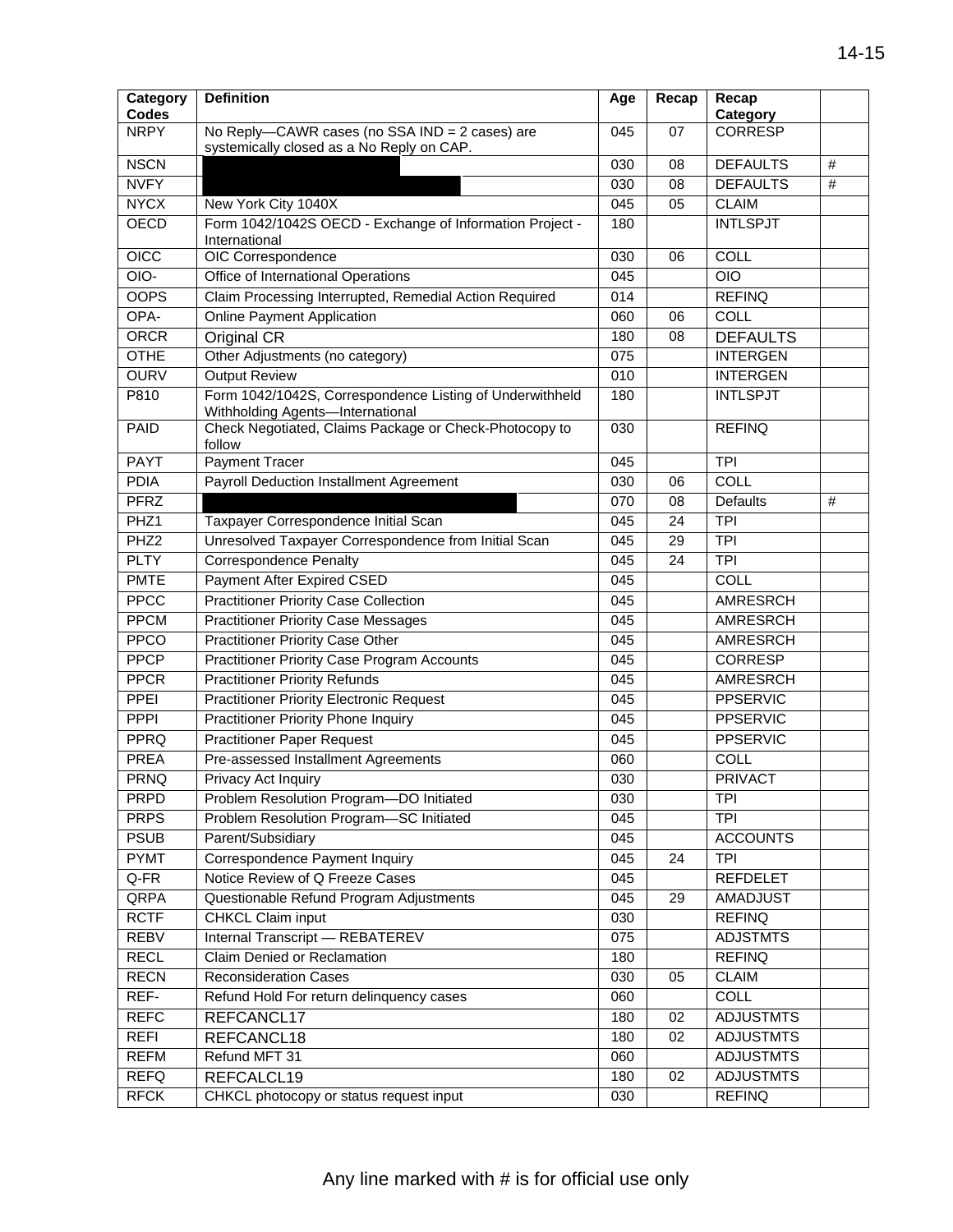| Category<br><b>Codes</b> | <b>Definition</b>                                                                                                                                                                                                                 | Age        | Recap           | Recap<br>Category |   |
|--------------------------|-----------------------------------------------------------------------------------------------------------------------------------------------------------------------------------------------------------------------------------|------------|-----------------|-------------------|---|
| <b>RFDL</b>              | <b>Refund Delete Case</b>                                                                                                                                                                                                         | 045        |                 | <b>REFDELET</b>   |   |
| <b>RFIQ</b>              | Refund Inquiry                                                                                                                                                                                                                    | 045        |                 | <b>REFINQ</b>     |   |
| <b>RINT</b>              | <b>Restricted Interest</b>                                                                                                                                                                                                        | 045        |                 | <b>RINTTENT</b>   |   |
| <b>RPMC</b>              |                                                                                                                                                                                                                                   | 60         | 02              | <b>ADJUSTMTS</b>  | # |
| <b>RSED</b>              | Refund Statue Exp Date                                                                                                                                                                                                            | 099        |                 | <b>STAYUTE</b>    |   |
| <b>RTCK</b>              | <b>Returned Check</b>                                                                                                                                                                                                             | 045        |                 | <b>CORRESP</b>    |   |
| <b>SCOE</b>              | Reserved                                                                                                                                                                                                                          | 045        | 29              | <b>AMADJUST</b>   |   |
| <b>SCOP</b>              | Reserved                                                                                                                                                                                                                          | 045        | 19              | <b>AMADJUST</b>   |   |
| SC <sub>1E</sub>         | Form 8849, Schedule 1 E-file                                                                                                                                                                                                      | 045        | 29              | <b>AMADJUST</b>   |   |
| SC <sub>1P</sub>         | Form 8849, Schedule 1 Paper                                                                                                                                                                                                       | 045        | 29              | <b>AMADJUST</b>   |   |
| SC <sub>2</sub> E        | Form 8849, Schedule 2 E-file                                                                                                                                                                                                      | 020        | 29              | <b>AMADJUST</b>   |   |
| SC <sub>2P</sub>         | Form 8849, Schedule 2 Paper                                                                                                                                                                                                       | 045        | 29              | AMADJUST          |   |
| SC <sub>3E</sub>         | Form 8849, Schedule 3 E-file                                                                                                                                                                                                      | 020        | 29              | <b>AMADJUST</b>   |   |
| SC <sub>3P</sub>         | Form 8849, Schedule 3 Paper                                                                                                                                                                                                       | 045        | 29              | <b>AMADJUST</b>   |   |
| SC <sub>4E</sub>         | Form 8849, Schedule 4 E-file                                                                                                                                                                                                      | 045        | 29              | <b>AMADJUST</b>   |   |
| SC <sub>4</sub> P        | Form 8849, Schedule 4 Paper                                                                                                                                                                                                       | 045        | 29              | <b>AMADJUST</b>   |   |
| SC <sub>5E</sub>         | Form 8849, Schedule 5 E-file                                                                                                                                                                                                      | 045        | 29              | <b>AMADJUST</b>   |   |
| SC <sub>5</sub> P        | Form 8849, Schedule 5 Paper                                                                                                                                                                                                       | 045        | 29              | <b>AMADJUST</b>   |   |
| SC <sub>6</sub> E        | Form 8849, Schedule 6 E-file                                                                                                                                                                                                      | 045        | 29              | <b>AMADJUST</b>   |   |
| SC6P                     | Form 8849, Schedule 6 Paper                                                                                                                                                                                                       | 045        | 29              | AMADJUST          |   |
| SC7E                     | Reserved                                                                                                                                                                                                                          | 045        | 29              | <b>AMADJUST</b>   |   |
| SC7P                     | Reserved                                                                                                                                                                                                                          | 045        | 29              | <b>AMADJUST</b>   |   |
| SC <sub>8E</sub>         | Form 8849, Schedule 8 E-file                                                                                                                                                                                                      | 020        | 29              | <b>AMADJUST</b>   |   |
| SC <sub>8P</sub>         | Form 8849, Schedule 8 Paper                                                                                                                                                                                                       | 045        | 29              | <b>AMADJUST</b>   |   |
| SC <sub>9E</sub>         | Reserved                                                                                                                                                                                                                          | 045        | 29              | <b>AMADJUST</b>   |   |
| SC9P                     | Reserved                                                                                                                                                                                                                          | 045        | 29              | <b>AMADJUST</b>   |   |
| <b>SCRM</b>              | Scrambled SSN Case                                                                                                                                                                                                                | 150        |                 | <b>CLAIM</b>      |   |
| <b>SCTR</b>              | <b>Substantiated Credit Transcripts</b>                                                                                                                                                                                           | 045        |                 | <b>ACCOUNTS</b>   |   |
| <b>SFAR</b>              | <b>ASFR Reconsideration</b>                                                                                                                                                                                                       | 060        |                 | <b>COLL</b>       |   |
| SFR-                     | <b>Substitute for Returns</b>                                                                                                                                                                                                     | 045        |                 | <b>INRETURN</b>   |   |
| <b>SFRC</b>              | ASFR correspondence                                                                                                                                                                                                               | 030        | 06              | COLL              |   |
| <b>SFRH</b>              | <b>Refund Hold</b>                                                                                                                                                                                                                | 030        | 06              | COLL              |   |
| <b>SFRI</b>              | <b>ASFR Refund Hold</b>                                                                                                                                                                                                           | 030        | 06              | COLL              |   |
| <b>SFRR</b>              | <b>ASFR Returns</b>                                                                                                                                                                                                               | 045        | $\overline{06}$ | COLL              |   |
| <b>SFRT</b>              | ASFR telephone calls                                                                                                                                                                                                              | 030        | 06              | <b>COLL</b>       |   |
| SIXD                     | 6020(b)-DCC                                                                                                                                                                                                                       | 075        |                 | <b>INTERGEN</b>   |   |
| <b>SPAC</b>              | Spanish Adjustments Correspondence                                                                                                                                                                                                | 045        | 24              | <b>TPI</b>        |   |
| SPC1                     | Reserved for special assignment                                                                                                                                                                                                   | 045        |                 | <b>DEFAULTS</b>   |   |
| SPC <sub>2</sub>         | Reserved for special assignment                                                                                                                                                                                                   | 045        |                 | <b>DEFAULTS</b>   |   |
| SPC <sub>3</sub>         | Reserved for special assignment                                                                                                                                                                                                   | 045        |                 | <b>DEFAULTS</b>   |   |
| SPC4                     | Reserved for special assignment                                                                                                                                                                                                   | 045        |                 | <b>DEFAULTS</b>   |   |
| SPC8                     | <b>Advanced Child Tax Credit</b>                                                                                                                                                                                                  | 045        |                 | AMADJUST          |   |
| <b>SRWC</b>              | Spanish Referral Written Collection                                                                                                                                                                                               | 045        |                 | <b>TPI</b>        |   |
|                          |                                                                                                                                                                                                                                   |            | 24              | <b>TPI</b>        |   |
| <b>SRWO</b>              | Spanish Referral Written Other                                                                                                                                                                                                    | 045        | 24              |                   |   |
| <b>SRWR</b>              | Spanish Referral Written Refund                                                                                                                                                                                                   | 045<br>045 | 24              | <b>TPI</b>        |   |
| SSA-                     | CAWR SSA IND = 2 cases where correspondence has been<br>issued and no previous CCA record has been generated. OR<br>CAP system systemically closed an SSA IND = 2 case as a<br>no reply. OAO10, SS-13, OALETR, OAR7000, other SSA |            |                 | CORRESP           |   |
| SSA <sub>2</sub>         | Scrambled SSN 2-Year File                                                                                                                                                                                                         | 730        | 24              | <b>TPI</b>        |   |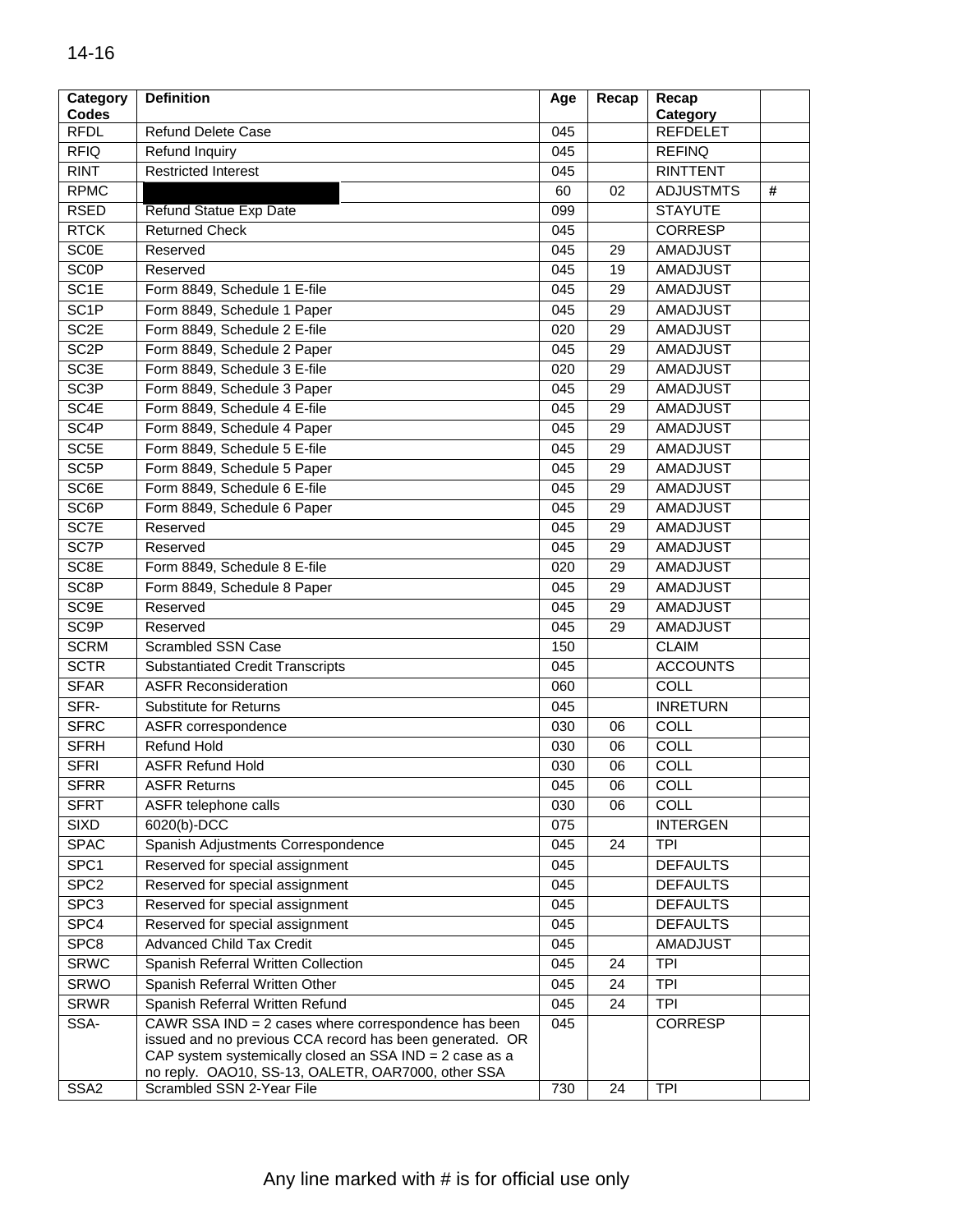| Category                 | <b>Definition</b>                                            | Age | Recap | Recap           |  |
|--------------------------|--------------------------------------------------------------|-----|-------|-----------------|--|
| <b>Codes</b>             |                                                              |     |       | Category        |  |
| <b>STnn</b>              | $(nn=01-29)$ Statute                                         | 099 |       | <b>STATUTE</b>  |  |
| <b>ST01</b>              | Debit Balance - No Return                                    | 099 |       | <b>STATUTE</b>  |  |
| <b>ST02</b>              | <b>Erroneous Credit Freeze</b>                               | 099 |       | <b>STATUTE</b>  |  |
| ST03                     | Amended Return - No Original                                 | 099 |       | <b>STATUTE</b>  |  |
| <b>ST04</b>              | Duplicate Return                                             | 099 |       | <b>STATUTE</b>  |  |
| <b>ST05</b>              | <b>Audit Hold Codes</b>                                      | 099 |       | <b>STATUTE</b>  |  |
| <b>ST06</b>              | Unreversed TC 470 (Claim Pending)                            | 099 |       | <b>STATUTE</b>  |  |
| <b>ST07</b>              | ADP Credit to NMF Liability                                  | 099 |       | <b>STATUTE</b>  |  |
| <b>ST08</b>              | <b>Manual Refund</b>                                         | 099 |       | <b>STATUTE</b>  |  |
| ST09                     | <b>Additional Liability Pending</b>                          | 099 |       | <b>STATUTE</b>  |  |
| <b>ST10</b>              | Refund - Repayment, Cancelled or Deleted                     | 099 |       | <b>STATUTE</b>  |  |
| <b>ST11</b>              | Advance Payment                                              | 099 |       | <b>STATUTE</b>  |  |
| ST12                     | Credit Balance - No Return                                   | 099 |       | <b>STATUTE</b>  |  |
| <b>ST13</b>              | <b>Expired Installment</b>                                   | 099 |       | <b>STATUTE</b>  |  |
| ST14                     | <b>Barred Refund (STEX)</b>                                  | 099 |       | <b>STATUTE</b>  |  |
| <b>ST15</b>              | <b>Erroneous Refund</b>                                      | 099 |       | <b>STATUTE</b>  |  |
| <b>ST16</b>              | <b>Excess ES Credits</b>                                     | 099 |       | <b>STATUTE</b>  |  |
| <b>ST17</b>              | Reserved                                                     | 099 |       | <b>STATUTE</b>  |  |
| <b>ST18</b>              | TC 59X with Credit Balance - No Return                       | 099 |       | <b>STATUTE</b>  |  |
| ST19                     | Offer in Compromise                                          | 099 |       | <b>STATUTE</b>  |  |
| <b>ST20</b>              | <b>Subsequent Payment</b>                                    | 099 |       | <b>STATUTE</b>  |  |
| ST21                     | <b>Account Reactivation</b>                                  | 099 |       | <b>STATUTE</b>  |  |
| <b>ST22</b>              | Original - No Amended Return                                 | 099 |       | <b>STATUTE</b>  |  |
| <b>ST23</b>              | CSED TC 470 (Claim Pending)                                  | 099 |       | <b>STATUTE</b>  |  |
| $\overline{\text{ST24}}$ | <b>Math Error Protest</b>                                    | 099 |       | <b>STATUTE</b>  |  |
| <b>ST25</b>              | <b>Additional Liability Pending</b>                          | 099 |       | <b>STATUTE</b>  |  |
| <b>ST26</b>              | Reserved for Future Use                                      | 099 |       | <b>STATUTE</b>  |  |
| <b>ST27</b>              | Reserved for Future Use                                      | 099 |       | <b>STATUTE</b>  |  |
| <b>ST28</b>              | Unreversed TC 480                                            | 099 |       | <b>STATUTE</b>  |  |
| ST29                     | Refund Statute Expiration Date - Follow-up for Statutes Area | 099 |       | <b>STATUTE</b>  |  |
| <b>ST30</b>              | Refund Statute Expiration - Follow-up for Exam Area Offices  | 030 |       | <b>STATUTE</b>  |  |
| <b>ST32</b>              | Status 32-Check outstanding                                  | 045 |       | <b>REFINQ</b>   |  |
| <b>STAT</b>              | <b>Statute Cases</b>                                         | 099 |       | <b>STATUTE</b>  |  |
| <b>STEX</b>              | Statute Case                                                 | 099 |       | <b>STATUTE</b>  |  |
| <b>SWRC</b>              | Spanish Refund Written Collection                            | 030 |       | <b>TPI</b>      |  |
| SWRO                     | Spanish Refund Written Other                                 | 030 |       | <b>TPI</b>      |  |
| <b>SWRR</b>              | Spanish Refund Written Refund                                | 030 |       | <b>TPI</b>      |  |
| <b>TBCD</b>              | <b>TEB Credit/Debit Listing</b>                              | 075 | 31    | OAMC            |  |
| <b>TBCL</b>              | Tax Exempt Bond Claim Processing                             | 045 | 31    | OAMC            |  |
| <b>TBCP</b>              | TEB CP 142/143 Notice Replies                                | 030 | 31    | OAMC            |  |
| <b>TBFR</b>              | <b>TEB First Read</b>                                        | 045 | 31    | <b>OAMC</b>     |  |
| TDI-                     | Campus TDI Cases                                             | 045 |       | <b>CORRESP</b>  |  |
| TDIa                     | Campus TDI Cases (a=A-Z)                                     | 045 |       | <b>CORRESP</b>  |  |
| <b>TDUP</b>              | TEB DUP Files for Tax Exempt Bonds                           | 045 | 31    | OAMC            |  |
| <b>TECC</b>              | <b>Technical Case, Congressional</b>                         | 045 |       | CORRESP         |  |
| <b>TECL</b>              | Technical Case, Letter                                       | 045 |       | CORRESP         |  |
| <b>TECT</b>              | Technical Case, Telephone or other                           | 045 |       | CORRESP         |  |
| <b>TEGE</b>              | TEGE CAS - Customer Account Services                         | 031 | 06    | COLL            |  |
| <b>TENT</b>              | <b>Tentative Carryback</b>                                   | 045 |       | <b>RINTTENT</b> |  |
| <b>TETR</b>              | Telephone Excise Tax Rebate                                  | 045 | 05    | <b>CLAIM</b>    |  |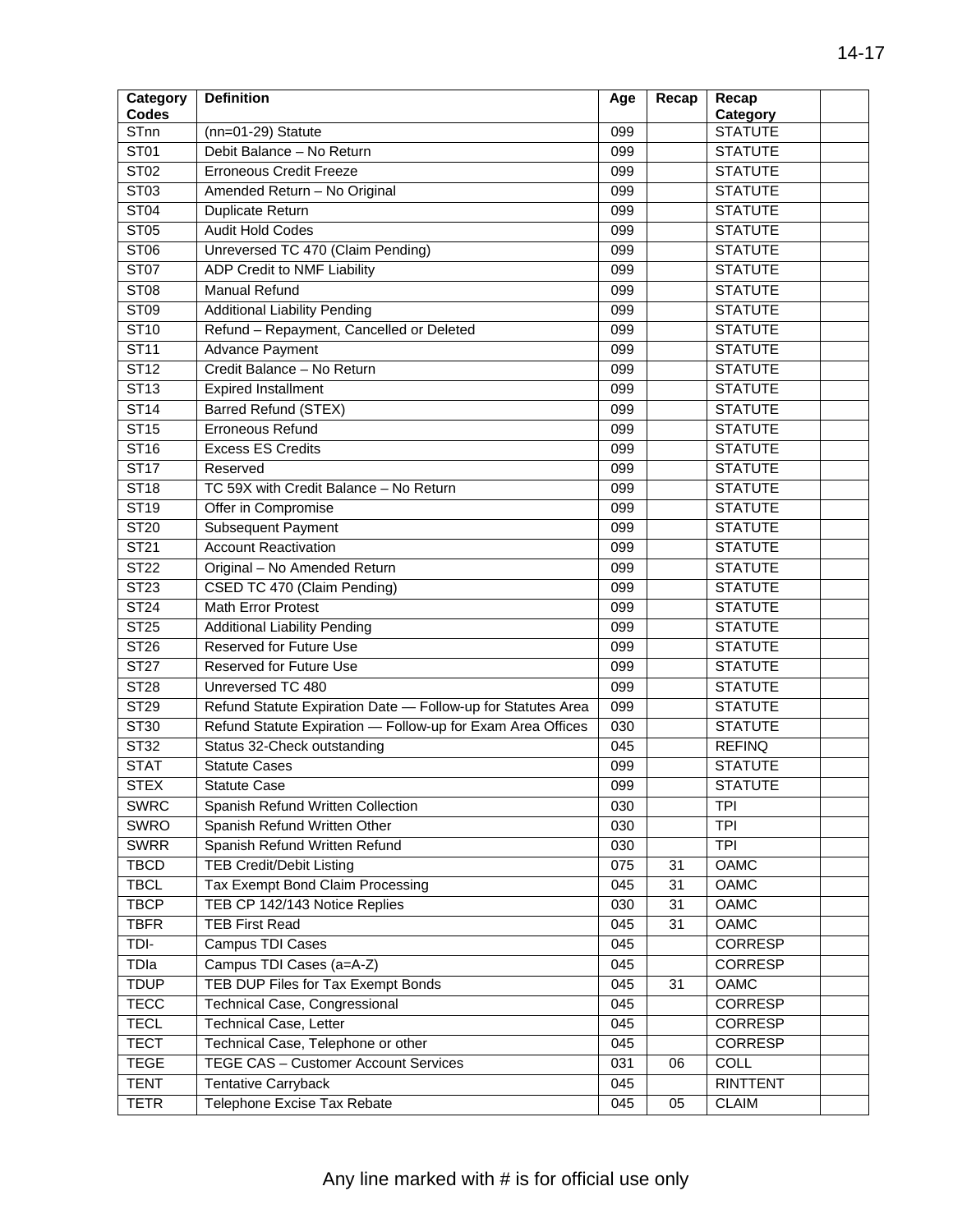| <b>Codes</b><br>Category<br><b>TFCR</b><br>Miscellaneous Trust Fund Credit Transcripts<br>099<br>06<br>COLL<br><b>TFRP</b><br>COLL<br><b>Trust Fund Recovery Penalty</b><br>075 |   |
|---------------------------------------------------------------------------------------------------------------------------------------------------------------------------------|---|
|                                                                                                                                                                                 |   |
|                                                                                                                                                                                 |   |
|                                                                                                                                                                                 |   |
| <b>TINP</b><br><b>INRETURN</b><br>No TIN Penalty<br>$\overline{045}$                                                                                                            |   |
| <b>TOAD</b><br>Completed TFS 1133 Sent to FMS Adjudication Dir.<br><b>REFINQ</b><br>090                                                                                         |   |
| <b>TPAR</b><br>Taxpayer Service, Impact on Accounts Receivable<br><b>DEFAULTS</b><br>$\overline{075}$                                                                           |   |
| <b>TPCI</b><br>Taxpayer Correspondence Inquiry<br>045<br><b>TPI</b>                                                                                                             |   |
| Late Reply-CAWR and SSA IND = 2 cases where a late<br><b>TPLR</b><br>045<br><b>CORRESP</b><br>07<br>reply is received (after closed on CAP system).                             |   |
| <b>TPPI</b><br>Taxpayer Personal or Phone Inquiry<br>045<br><b>TPI</b>                                                                                                          |   |
| <b>TRNS 46 automated transcript</b><br><b>TR46</b><br>120<br><b>AMERSRCH</b><br>03                                                                                              |   |
| <b>TPRQ</b><br>Taxpayer Request, e.g. 3870<br><b>TPI</b><br>045                                                                                                                 |   |
| <b>TPRR</b><br>CAWR taxpayer reply received and/or when case is<br><b>TPI</b><br>030<br>reassigned (case is open on CAP).                                                       |   |
| <b>TROT</b><br>045<br>08<br><b>DEFAULTS</b>                                                                                                                                     | # |
| <b>TWRC</b><br>Telephone Written Referral (Collection Issue)<br>$\overline{030}$<br><b>TPI</b>                                                                                  |   |
| <b>TWRO</b><br>Telephone Written Referral (Other)<br>$\overline{030}$<br><b>TPI</b>                                                                                             |   |
| Telephone Written Referral (Refund Issue)<br><b>TWRR</b><br>030<br><b>TPI</b>                                                                                                   |   |
| $\overline{U183}$<br>070<br>$\overline{36}$                                                                                                                                     | # |
| <b>UDRF</b><br>Undelivered Refund Check-IMF and BMF<br>045<br><b>UNDELREF</b>                                                                                                   |   |
| <b>UNDL</b><br>Undeliverables- $CAWR$ and SSA IND = 2 cases that are<br>045<br>07<br><b>CORRESP</b><br>updated for an undeliverable received for correspondence                 |   |
| previously issued (for open cases only).                                                                                                                                        |   |
| <b>UOTH</b><br>$\overline{36}$<br>070                                                                                                                                           | # |
| URP-<br>CP-2000 Notice of Proposed Change<br>075<br><b>INRETURN</b>                                                                                                             |   |
| URP1<br>CP-2501 Inquiry Notice<br>060<br><b>INRETURN</b>                                                                                                                        |   |
| <b>URPS</b><br><b>Statutory Notice of Deficiency</b><br><b>INRETURN</b><br>120                                                                                                  |   |
| <b>VERF</b><br><b>Verified Payment Transcripts</b><br>120<br><b>AMRESRCH</b>                                                                                                    |   |
| <b>WHCC</b><br><b>WHC Correspondence</b><br><b>COLL</b><br>030<br>06                                                                                                            |   |
| <b>WHCP</b><br><b>WHC Phone Calls</b><br><b>COLL</b><br>030<br>06                                                                                                               |   |
| <b>WHCR</b><br><b>WHC Referrals</b><br><b>COLL</b><br>030<br>06                                                                                                                 |   |
| <b>WHCS</b><br><b>COLL</b><br><b>WHC Special Projects</b><br>060<br>06                                                                                                          |   |
| <b>WHCT</b><br>COLL<br><b>WHC Transcripts</b><br>$\overline{045}$<br>06                                                                                                         |   |
| WPT-<br><b>Windfall Profit Tax</b><br><b>CLAIM</b><br>045                                                                                                                       |   |
| X190<br>Amended Return Posted for Excise Tax<br>$\overline{045}$<br><b>AMADJUST</b><br>29                                                                                       |   |
| <b>XHRG</b><br>1040X - Hurricane Relief Grant<br><b>CLAIM</b><br>120<br>05                                                                                                      |   |
| <b>CLAIM</b><br><b>XRET</b><br>$\overline{045}$<br>1040X, 1120X                                                                                                                 |   |

## **10 Activity Codes**

These codes are used in the case control and history section. They are used when controlling a case or to describe an action taken. It should be noted that each Campus has its own Activity Codes and these will vary from center to center. The respective Campus bulletins and Regional Commissioner memorandums should be consulted in regards to explanations of Activity Codes.

Only activity codes generated by adjustment control card input or on-line transaction input, or activity codes specified in ADP Handbooks are listed below.

| Code | <b>Definition</b>                                          |
|------|------------------------------------------------------------|
|      | ADJUSTMENT-Accounts Maintenance case sent to Adjustments   |
|      | AMFOLLUPn-Accounts Maintenance follow-up number n.         |
|      | CASETOCn—Related case closed for association with Cn case. |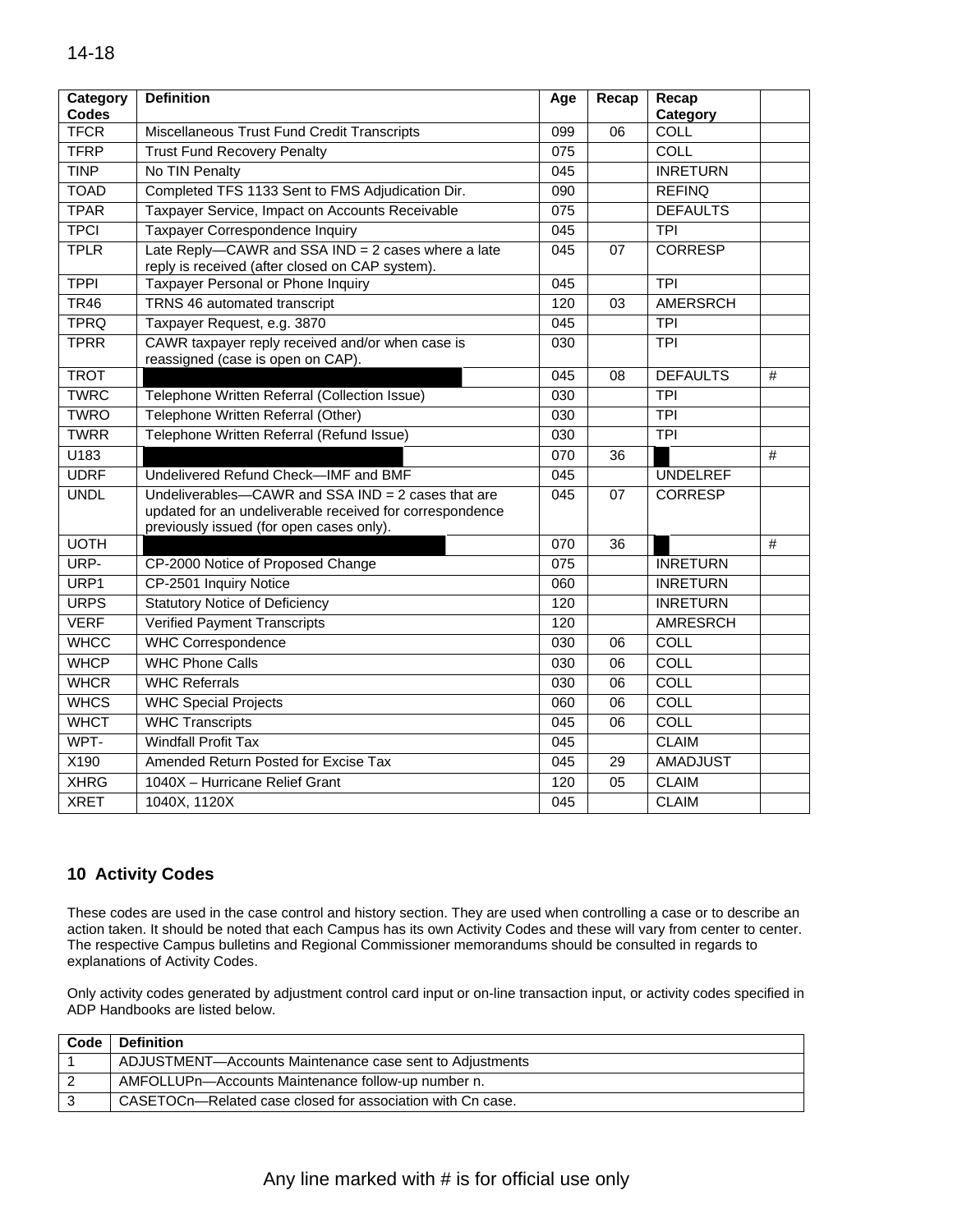| Code            | <b>Definition</b>                                                                                                                    |
|-----------------|--------------------------------------------------------------------------------------------------------------------------------------|
| $\overline{4}$  | CREDTRANS-Credit transferred by DRT24 or DRT48 input; generated when case control was not                                            |
|                 | previously established.                                                                                                              |
| 5               | CRTOSPnnnn-Credit transferred to spouse's tax period.                                                                                |
| 6               | CnERRCLSD-Control base number n was closed prematurely. Current control base is a continuation of Cn.                                |
| $\overline{7}$  | DOnn2990-Miscellaneous Investigation (Form 2990) initiated to Area office nn, Field Branch.                                          |
| 8               | ENMODCNTRL-Case controlled on ENMOD-overflow on TXMOD                                                                                |
| 9               | ENTC—Input with an entity history item in order to hold entity posted transactions on IDRS for research<br>purposes for seven weeks. |
| 10              | ERRORCASE-Case established in error, closed.                                                                                         |
| 11              | FOLLOWUP-Follow-up or second inquiry correspondence associated with established case.                                                |
| $\overline{12}$ | FRERELINP-Freeze release input.                                                                                                      |
| 13              | FRFRELVER-Freeze release verified.                                                                                                   |
| $1\overline{4}$ | IDRSREFUND-IDRS Generated Refund requested by CC RFUND                                                                               |
| $\overline{15}$ | INCRADDLW2-To increase tax due to additional W-2 filed.                                                                              |
| 16              | LETERvvvvv-Specified RSC, C, or other letter sent.                                                                                   |
| $\overline{17}$ | LEVYa-LEVYE, LEVYR, or LEVYD input establishes a history item on the entity module.                                                  |
| $\overline{18}$ | MULTIPLE-Case was identified as "multiple" or a "duplicate" before the Campus adjustment control file was                            |
|                 | converted to IDRS' generated during conversion.                                                                                      |
| $\overline{19}$ | FODAUDIT-Return being audited at FOD (formerly OIO)                                                                                  |
| 20              | OVERSIZE-Account is too large to be brought into IDRS.                                                                               |
| $\overline{21}$ | POAONFILE-Power of attorney on file                                                                                                  |
| 22              | POTDUPLIC-Potential duplicate case                                                                                                   |
| 23              | STAUPnnvvv-Module status changed by STAUP to status requested.                                                                       |
| $\overline{24}$ | TELREPLY-Telephone reply to taxpayer                                                                                                 |
| $\overline{25}$ | TNSFRCASE-Transferring a open control base from one employee to another.                                                             |
| $\overline{26}$ | TPnnn-nnnn-Taxpayer's phone number.                                                                                                  |
| $\overline{27}$ | nnnnnnnnnn-Adjustment control number; generated when case control is established by tape input.                                      |
| $\overline{28}$ | ZEROSPACCT-Spouse's account backed out in full.                                                                                      |
| 29              | 34-CR TRAN-Credit transferred by FRM34 input, generated when case control was not previously                                         |
|                 | established.                                                                                                                         |
| 30              | 54-TAX-ADJ-DP tax adjustment input by ADJ54; generated when no other action code was specified.                                      |
| 31              | CANTPAY-Taxpayer referred to nearest IRS Office in response to claim of inability to pay tax or request for                          |
|                 | time to pay.                                                                                                                         |
| 32              | 3911 TORDCC-Generated when check claim data input-etc.                                                                               |
| 33              | IAaaa-An IAORG, IAREV, IADFL, input established or updated the Installment Agreement data in the                                     |
| $\overline{34}$ | accounts entity module.<br>UnnnCnnnn-Generated for nullified unpostable condition (where nnn equals the cycle)                       |
|                 |                                                                                                                                      |

## **11 North American Industry Classification System Codes (NAICS)**

The North American Industry Classification System Code, formerly called Principal Industry Activity Code (PIA) will be self coded by the taxpayer on line B of Schedule C. The PBA identifies the nature of the taxpayers business and will appear on IDRS tax modules, IDRS module transcripts, and CC RTVUE. Additional references for these codes are included in Section 13, Subsection 9 of this book. or IRM 3.12.217-1.

## **12 Microfilm**

All microfilm was not converted to Microfilm Replacement System. The unconverted microfilm will continue to be researched in the microfilm units.

Three types of microfilm information are available: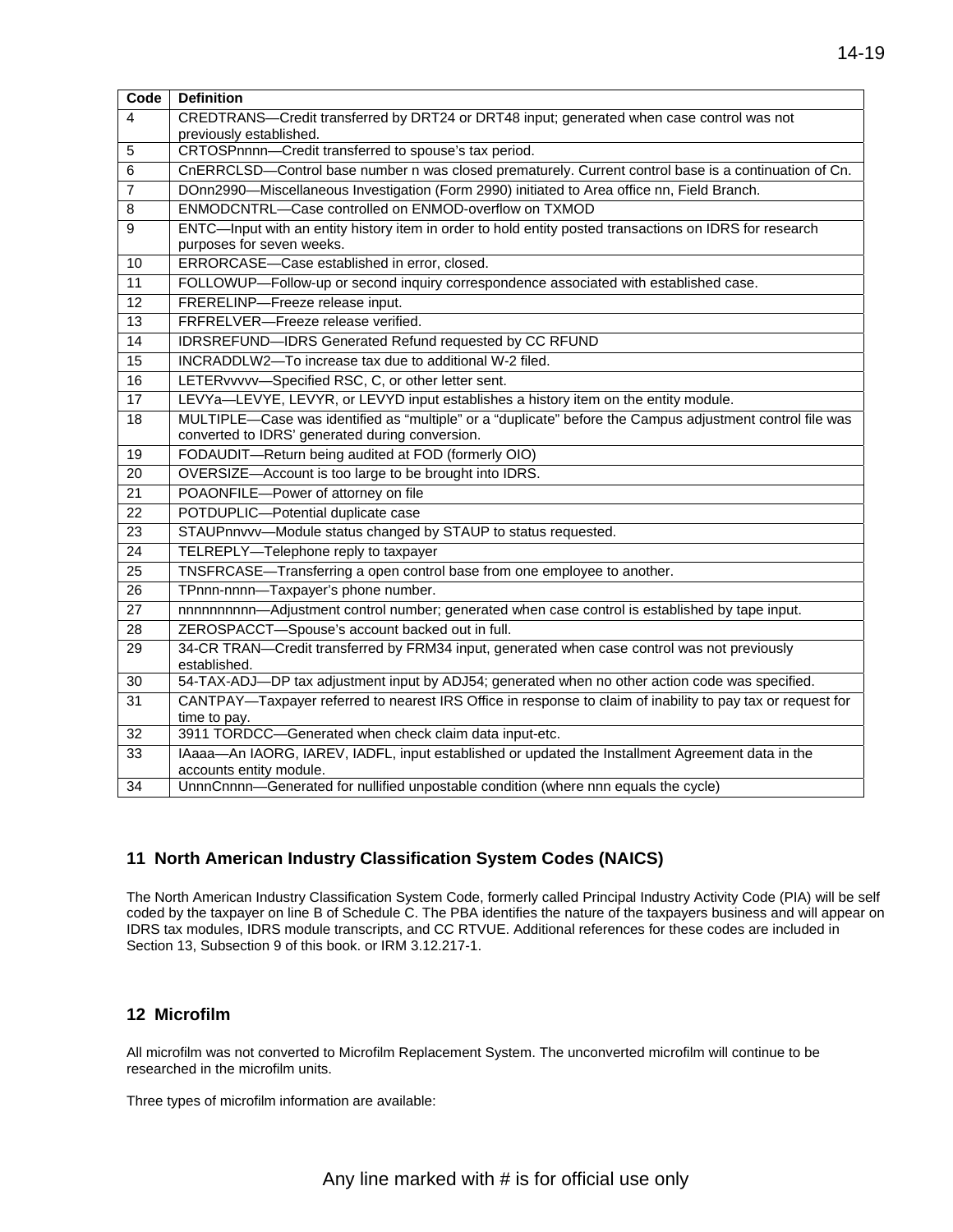## **A. CURRENT MICROFILM+m**-

These microfilms contain data which cannot be found by using MRS. They are updated periodically and include the following:

- (a)Partnership Name Directory-can be used to determine the EIN and Name Control of partnership entities. Once these have been determined, the DLN and return can be obtained through existing procedures.
- (b)EPMF National Alpha Register-is produced annually and contains a nationwide listing (in alphabetical order) of all the active entities on the EPMF.
- (c)Federal Tax Deposit Registers-The Federal Tax Deposit (FTD) transactions (Doc. Code 97) received at MCC are listed on microfilm FTD Registers. For each Campus, the FTD Registers list only the FTD transactions received from that Campus. Three registers are produced for each scheduled production period. Each register contains the same information but in a different sort sequence. The three registers are:
	- 1) EIN Register listed by EIN
	- 2) Amount Register listed by the payment amount
	- 3) Each FTD payment is accompanied by an FTD coupon which is microfilmed upon receipt in the Campus. This microfilm register is the third FTD register maintained in the Research function. Images of FTD coupon are retained on this microfilm register in sequence by microfilm serial number within a weekly cycle.

## **B. RETENTION REGISTER**

These microfilms contain modules which are no longer carried on the Individual and Business Master Files. The Retention Registers require index information to be accessed; this information is found on the Reference Registers for prior to cycle 198401 located in the Microfilm Unit or in the retention register data section of certain types of MRS transcripts.

- (a)Retention Register (IMF/BMF)-The first IMF Retention Register was produced in January 1969 during the 1968 year-end conversion computer processing. The first BMF Retention Register was produced one year later. The format is identical to the Accounts Register except for the title and certain entity information. It contains all entity and tax modules removed from the Master File. The basic criteria for removal of a tax module are an assessed module balance of zero and the last transaction (including the return) has been posted 51 or more months, or the assessed module balance is credit and the last transaction (including the return) has been posted 60 or more months. When the last tax module is removed from the account, the entity module is also removed from the Master File to the Retention File. The Reference Register shows a "2222' as the period, and "R' in the Status Indicator position and the cycle of removal. Each tax module is also shown with the reference to the cycle of removal.
- (b)IMF/BMF will be researched using the DO and year. Some of the BMF MFT's placed on retention in cycle 197901 or earlier will be found by researching the Residual Master File (RMF) Retention Register Microfilm. No transactions can post to the tax period once the module has been removed.

**Note:** No new Retention Registers were produced for calendar years 1982 and 1983 due to the time period of inactivity extending to at least 52 months before dropping to the Retention Register. Production began again in 1984.

## **C. Archival Microfilm**

These microfilms contain information which predates MRS.

## **13 Universal Access**

Universal Access is part of the TSM effort to provide users the most current taxpayer data by providing on-line updates of taxpayer data from CFOL, the ability to view other SC TIP accounts, and the creation of a National Account Index (NAI) to keep track of the location of IDRS accounts.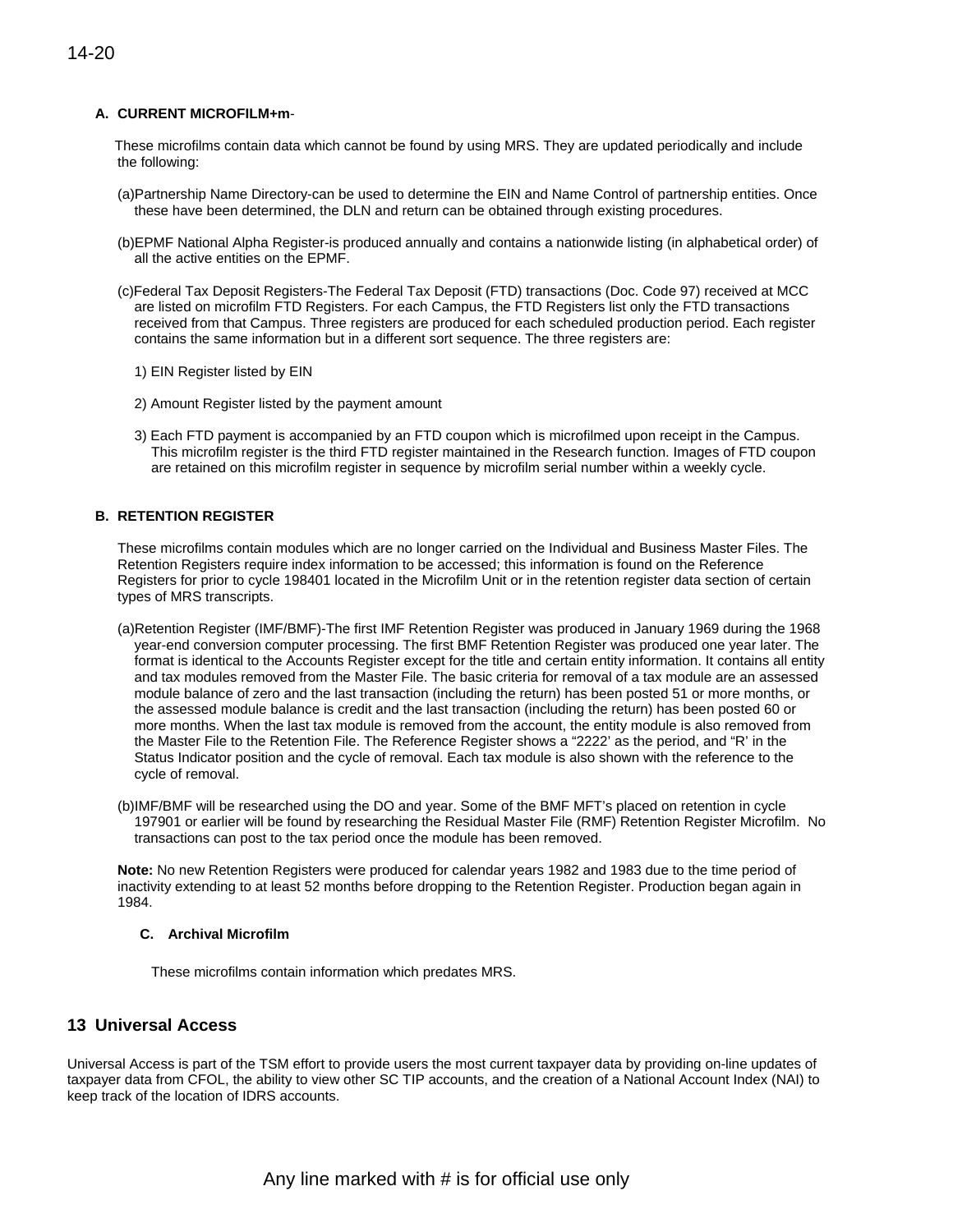Simply defined, Universal Access is part of the TSM effort to provide the user of an IDRS research command code with the ability to access and review TIF data on a remote Campuses TIF data base.

It is also the ability to Download or Refresh an account on the local IDRS TIF with data from CFOL.

It includes the creation of a National Account Index (NAI) to keep track of the SC location of IDRS accounts.

## **A. Universal Access Command Codes**

| The following command codes have Universal Access capability: |              |               |              |              |              |              |              |               |              |              |
|---------------------------------------------------------------|--------------|---------------|--------------|--------------|--------------|--------------|--------------|---------------|--------------|--------------|
|                                                               |              |               |              |              |              |              |              |               |              |              |
| <b>ACTON</b>                                                  | <b>CHKCL</b> | <b>ESTABS</b> | <b>IAPND</b> | <b>INTST</b> | <b>PIFTD</b> | <b>REINF</b> | <b>STAUP</b> | <b>UPCAS</b>  | <b>VPARS</b> | <b>VRINT</b> |
| <b>AISDL</b>                                                  | <b>DMSDL</b> | <b>FFINQ</b>  | <b>IAGRE</b> | <b>LETER</b> | <b>PIFTF</b> | <b>REMFE</b> | <b>SUMDL</b> | <b>UPDIS</b>  | <b>VPMSG</b> | <b>XSINQ</b> |
| <b>AMDIS</b>                                                  | <b>DMSUL</b> | <b>FTDPN</b>  | <b>IAORG</b> | <b>LPAGE</b> | <b>PIVAR</b> | <b>RFINK</b> | <b>SUMRY</b> | <b>UPTIN</b>  | <b>VRIAG</b> |              |
| <b>ATINQ</b>                                                  | <b>ENMOD</b> | <b>FTPIN</b>  | <b>IAREV</b> | MESSG        | <b>PLINF</b> | <b>RFRTM</b> | <b>TDINQ</b> | <b>URINQ</b>  | <b>VRIAO</b> |              |
| <b>KAFRM</b>                                                  | ERINV        | <b>IADIS</b>  | <b>ICOMP</b> | <b>PICRD</b> | <b>PLINQ</b> | <b>RPINK</b> | <b>TXMOD</b> | <b>USIGNR</b> | <b>VRIAR</b> |              |
| <b>CFINK</b>                                                  | <b>ERSDL</b> | <b>IADFL</b>  | <b>ITDLN</b> | <b>PIEST</b> | <b>PTINQ</b> | <b>SCFTR</b> | UNLCE        | <b>USIGNT</b> | <b>VRSTA</b> |              |

#### **B. National Account Index (NAI)**

The NAI is an index of tax module and entity information that can be found on the IDRS nationwide.

- When the inquiry command code (mentioned above) fails to find the requested information on the local TIF it will then "default" to access the NAI. If the requested information cannot be found on the NAI, the CFOL files will be accessed to find the requested information.
- If a tax module or entity module exists on the NAI, the requesting input screen will be displayed as the new input display screen with the addition of the remote Campus abbreviations and location codes on lines 22 and 23.
- If a tax module or entity is not on the NAI but can be found on CFOL and is online, then a MFREQ input screen will be displayed. MFREQ will immediately bring the entity/tax module on line to the originating Campus.
- If a tax module or entity information is on the master file, but is not on line for BMF, then a BMFOLM screen with the message NO DATA FOUND AT LOCAL SITE - NAI - INPUT REQUEST FOR CFOL DATA on line 23 will be displayed to request that the data be placed on line the next day.
- The following collection update command codes can also be used at remote sites: LEVYD, LEVYE, LEVYR, LEVYS, TDIAD, TSIGN, TELEA, TELEC, TELED and TELER.

## **C. NAI/IDRS Timing**

Lag time will exist between the time that MF, CFOL and NAI are updated to the time that the TIF is updated.

There is also a lag between the time TIF retention drops an account locally and the time NAI is updated with this information.

This lag time could give the appearance that something exists on a SC TIF when in reality it doesn't.

In these cases the remote access command code would give back a "NO DATA FOUND" message.

When data does not exist on the local TIF but exists on CFOL CC MFREQ may be used to download the account information from CFOL to TIF.

When data exits on TIF but is not as current as CFOL a refresh update or reconciliation of the account may be performed using a new command code called RECON.

Account currency will be determined by comparing the Last MF Extract Cycle of the TIF account to that of the CFOL.

If they are equal no update will take place but an appropriate message will be returned.

If CFOL is more current, then the TIF account will be refreshed with the more current CFOL data.

Entity only or single module Download requests are input.